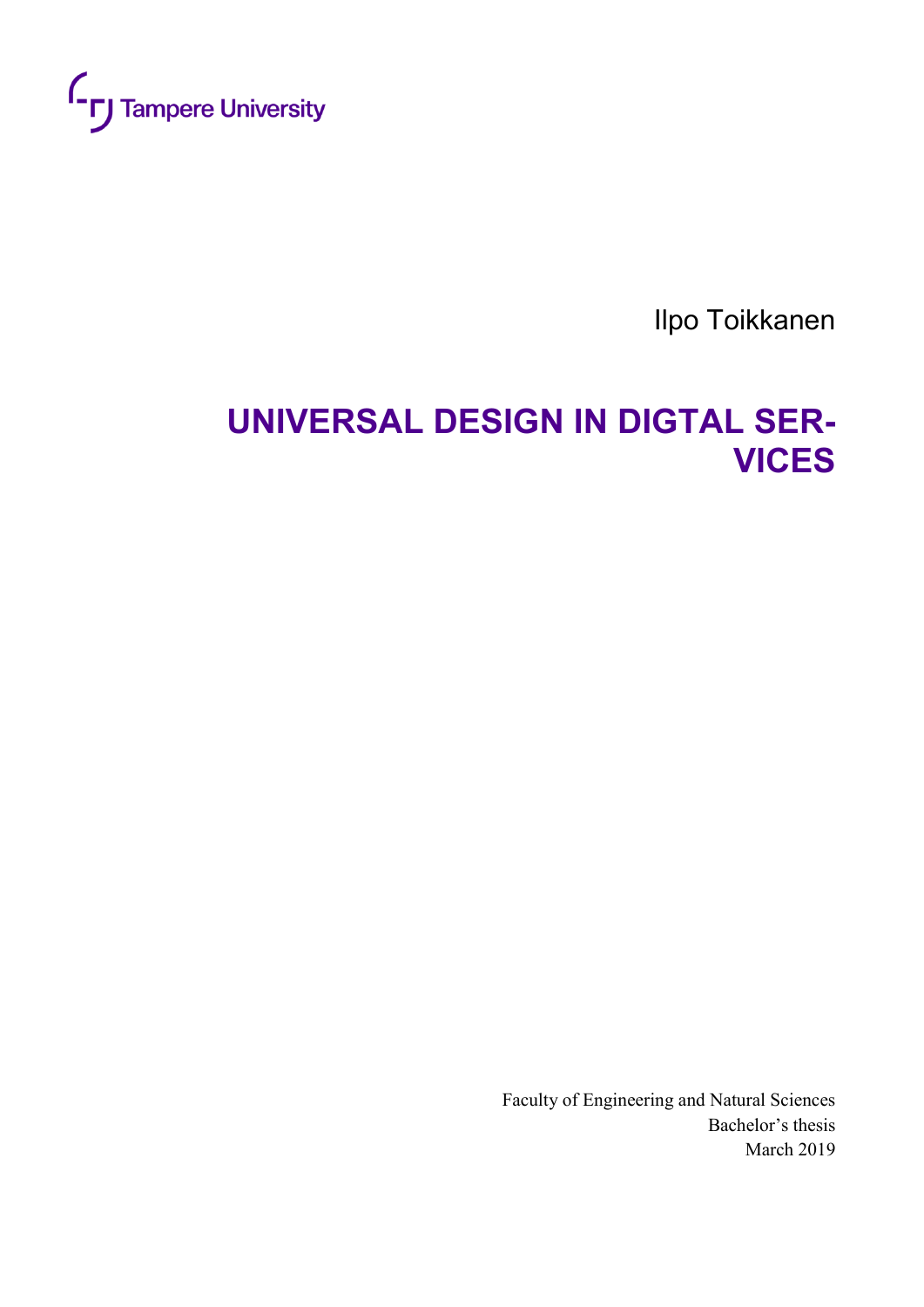#### **TIIVISTELMÄ**

**ILPO TOIKKANEN**: Universal Design in Digital Services Tampereen yliopisto Kandidaatintyö, 20 sivua Maaliskuu 2019 Tietojohtamisen kandidaatin tutkinto-ohjelma Pääaine: Tietojohtaminen Tarkastaja: Lehtori Pasi Hellsten

Avainsanat: accessible design, design for all, digital service, disability, inclusive design, service design, universal usability, universal design, usability

Euroopassa yli 15 prosenttia väestöstä on jonkinasteisesti toimintakyvyltään estyneitä. Hedelmällisyyden laskun ja eliniän odotuksen kasvun seurauksena maapallon väestö ikääntyy nopeasti. Vuoteen 2050 mennessä yli 60-vuotiaiden osuuden maailman väestöstä odotetaan yli tuplaantuvan ja yli 80-vuotiaiden osuuden yli triplaantuvan. Samaan aikaan digitalisaation seurauksena yhä useampi tuote ja palvelu on saatavilla digitaalisessa muodossa. Digitaalisten palveluiden kehittäjien olisi hyvä huomioida muuttuvat käyttäjäryhmät ja -tarpeet toteutuksissaan. Universal Design (UD) on keino vastata kasvavaan tarpeeseen huomioida monimuotoisia käyttäjäominaisuuksia.

Tämän tutkimuksen tarkoituksena on tarjota UD ratkaisuja ja suuntaviivoja digitaalisten palveluiden suunnittelijoille antaen samalla katsauksen UD:hen liittyviin esteisiin, ajureihin, haasteisiin ja hyötyihin. Aihe on kirjallisuudessa jokseenkin kattavasti tutkittu, mutta varsinaisiin ratkaisuihin ja suuntaviivoihin liittyvä informaatio on laajalti jakautunut lähteisiin, jotka vain sivuavat aihetta. Tämän lisäksi kirjoittajat käyttävät aiheeseen liittyvää terminologiaa usein epäjohdonmukaisesti.

Tutkimus on suoritettu kirjallisuuskatsauksena. Tutkimusmateriaali koostuu pääosin verkkopohjaisista tieteellisistä artikkeleista ja kirjoista. Joitain lähteitä muualta käytetään taustatiedon, tutkimuksen perustelun ja resurssien esittelyn mahdollistamiseksi.

Tutkimuksen tuloksena on kerätty useita ohjenuoria ja resursseja auttamaan suunnittelijoita implementoimaan UD-ratkaisuja malleihinsa. Vaikka yksittäistä oikeaa mallia ei ole olemassa, UD-käytäntöjä implementoimalla tulisi pyrkiä saavuttamaan mukautettu käyttöliittymä, joka on tarpeeksi sopeutumiskykyinen ja joustava huomioimaan käyttäjien välisiä tietokuiluja sekä erilaisia kognitiivisia, havainnollisia ja motorisia käyttäjätarpeita. Suunnitteluprosessissa käyttäjän vuorovaikutus on arvokasta käytettävyyden arvioinnissa ja tarpeiden kartoittamisessa.

Tutkimuksen tulokset ovat yleisesti päteviä suunnittelijoiden ja jatkotutkimukseen sovellettaviksi, mutta lisätutkimukselle aiheesta jää vielä huomattavasti varaa.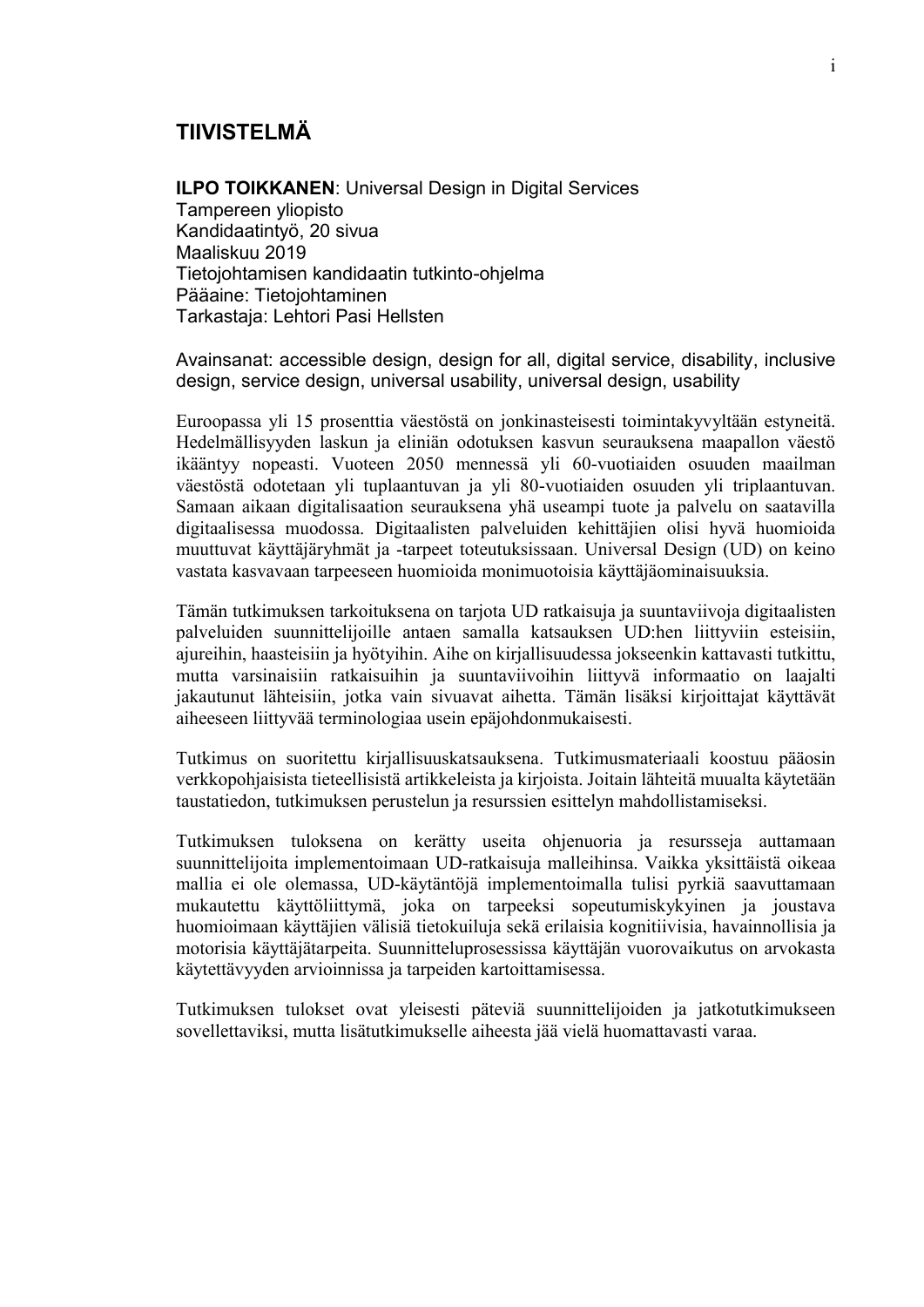### **ABSTRACT**

**ILPO TOIKKANEN: Universal Design in Digital Services** Tampere University Bachelor's Thesis, 20 pages March 2019 Degree Programme in Business and Technology Management, BSc. Information and Knowledge Management Major: Information and Knowledge Management Examiner: Lecturer Pasi Hellsten

Keywords: accessible design, design for all, digital service, disability, inclusive design, service design, universal usability, universal design, usability

In Europe more than 15 percent of the population is disabled. Due to decline in fertility and increase in life expectancy the world's population is ageing rapidly. By the year 2050 the global population aged over 60 is projected to more than double and the number of people over the age of 80 more than triple. At the same time digitalization is resulting in an increasing amount of products and services being provided digitally. Digital service designers would be wise to address the changing user groups and their needs. Universal Design (UD) provides means to tackle the increasing need for addressing more diverse user characteristics.

This study aims to provide designers with UD solutions and guidelines for digital services while taking a look at the barriers, drivers, challenges and benefits regarding UD. The topic is relatively well researched in literature, but information regarding actual solutions and guidelines for UD in digital services is scattered within material only siding the matter. On top of this authors often use non-consistent terminology.

The study is conduced as a literature review. Research material consists mostly of webbased scientific articles and books. Some other material is used for background information, justification purposes and introducing resources.

As a result of this study, multiple guidelines and resources are gathered to aid designers in implementing UD in their designs. While no single solution will suffice, in implementing UD practices one should aim for a customized interface that is adaptable and flexible enough to address user knowledge gaps and various cognitive, perceptive and motoric user characteristics. In the design process user interaction is valuable and can be useful for mapping user needs and evaluating usability.

The results of this study are generally applicable for designers and further research. The need for more research on the topic still definitely exists.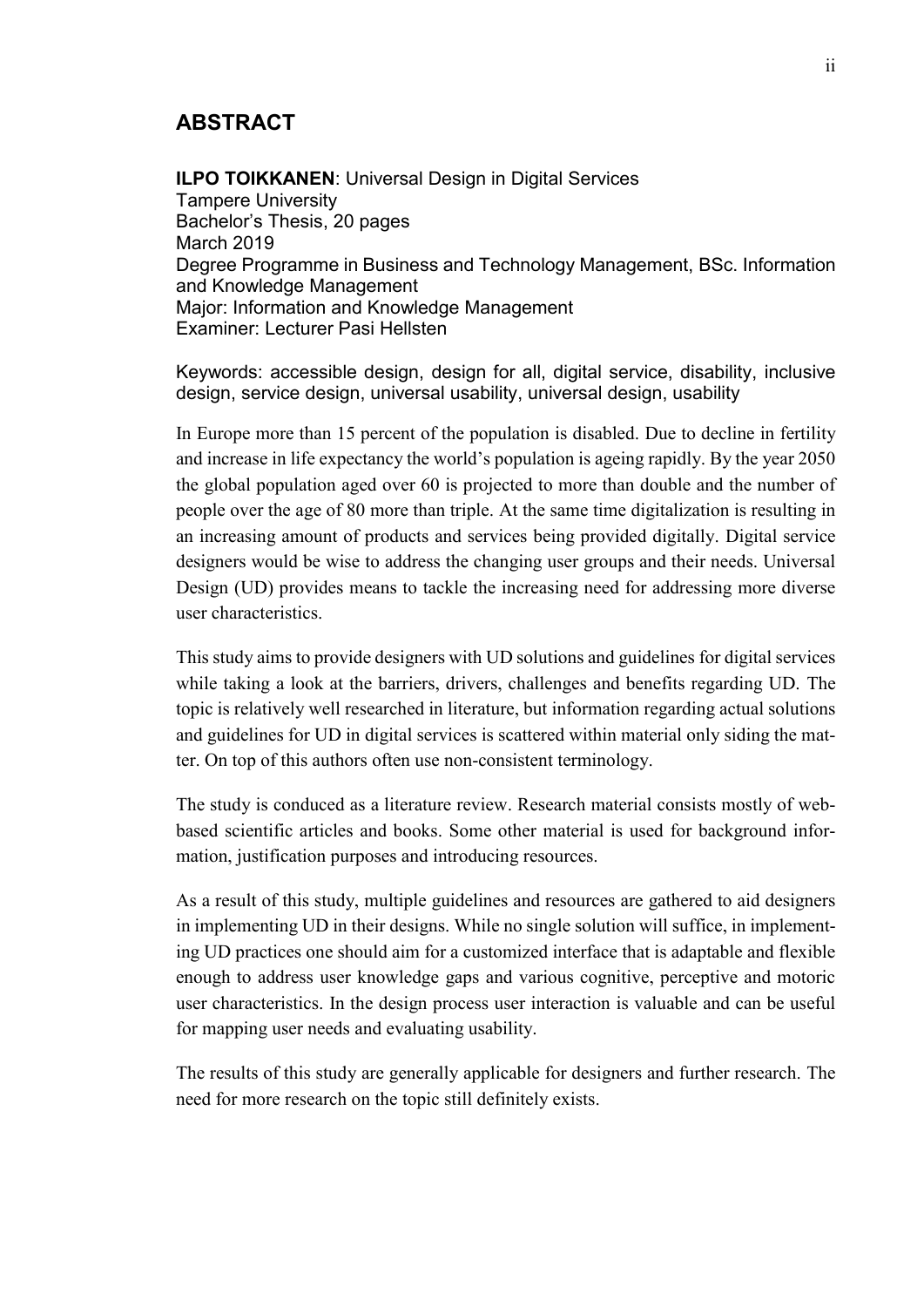## **ACKNOWLEDGEMENTS**

This study is completed as a part of the bachelor's degree programme in information and knowledge management at Tampere University in the spring of 2019. The topic for me isn't very personal, but I do promote equal opportunities for everyone and feel like the subject is both relevant and timely.

I would like to thank my family, friends and fellow students for supporting me in finishing this study. A special thanks goes to the teacher responsible of the bachelor's thesis course, Pasi Hellsten, who has been very understanding regarding the schedule within which this work was completed.

Tampere, 30.03.2019

Ilpo Toikkanen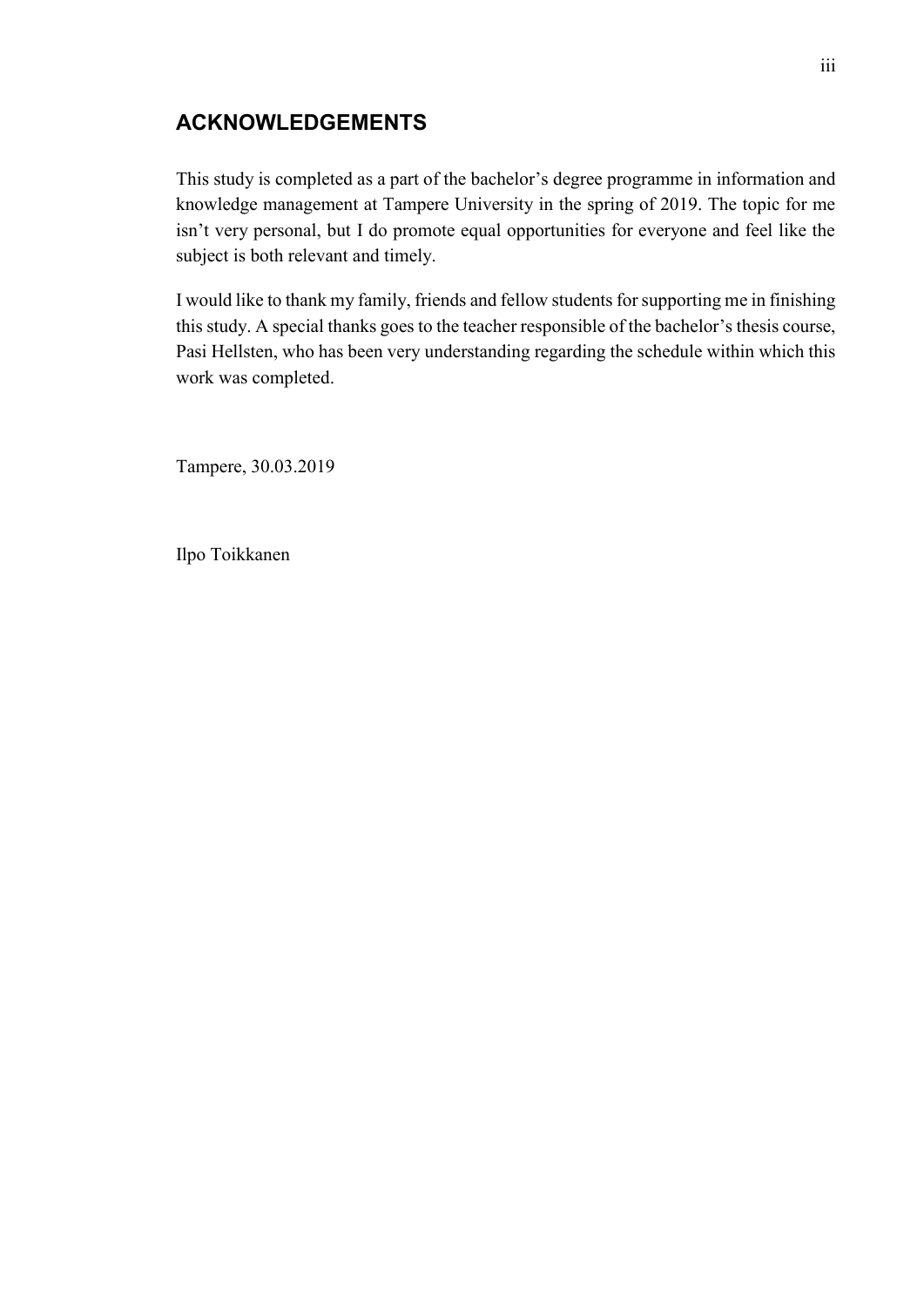# **TABLE OF CONTENTS**

| 1.1 |  |
|-----|--|
| 1.2 |  |
| 1.3 |  |
|     |  |
| 2.1 |  |
|     |  |
| 3.1 |  |
| 3.2 |  |
|     |  |
| 4.1 |  |
| 4.2 |  |
|     |  |
| 5.1 |  |
| 5.2 |  |
| 5.3 |  |
|     |  |
| 6.1 |  |
| 6.2 |  |
| 6.3 |  |
|     |  |
|     |  |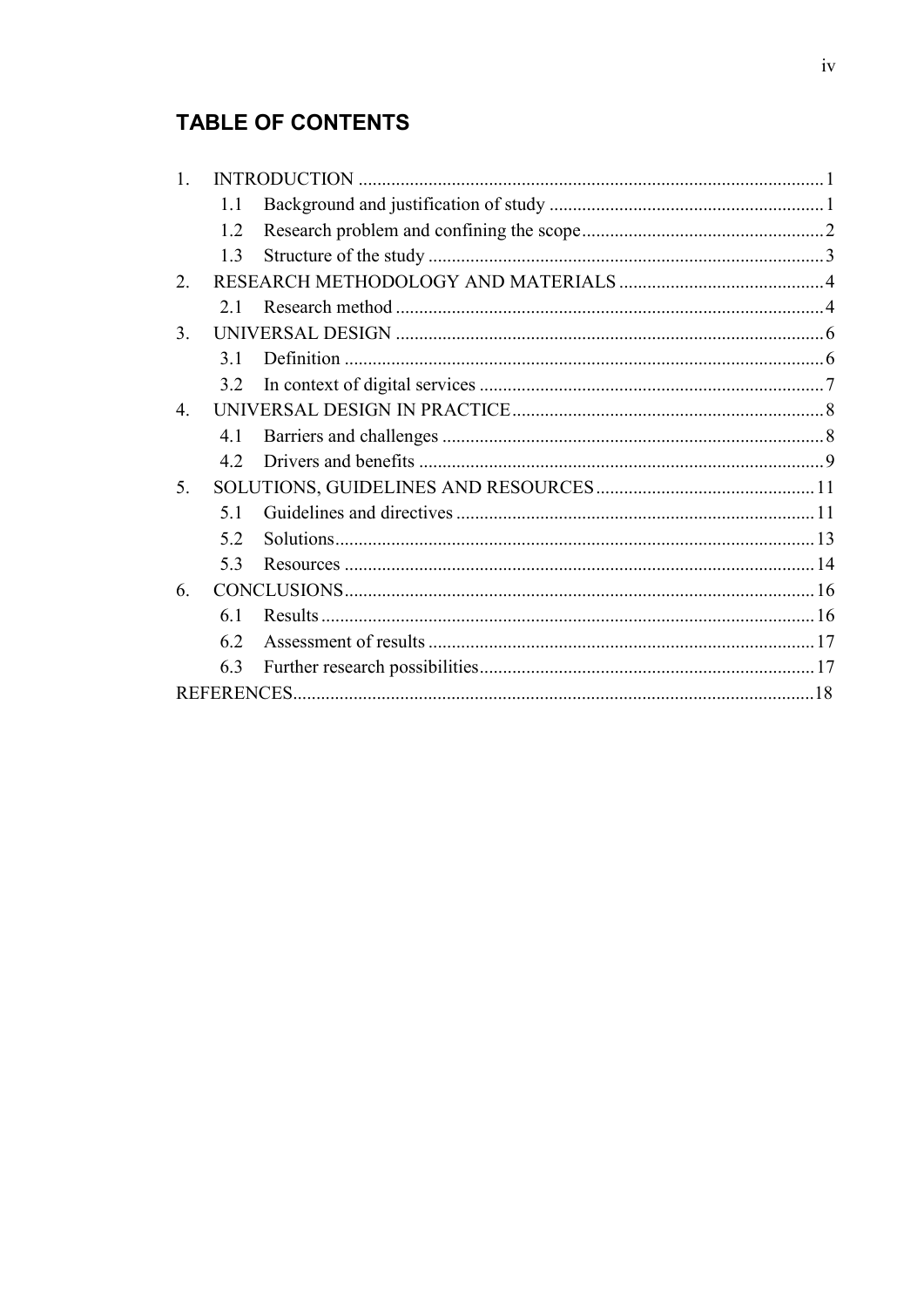# **ABBREVIATIONS**

| <b>ARIA</b> | <b>Accessible Rich Internet Applications</b> |
|-------------|----------------------------------------------|
| <b>HHS</b>  | Health and Human Sciences                    |
| <b>ICT</b>  | Information and Communication Technologies   |
| <b>UD</b>   | Universal Design                             |
| <b>WAI</b>  | Web Application Initiative                   |
| <b>WCAG</b> | Web Content Accessibility Guidelines         |
| W3C         | World Wide Web Consortium                    |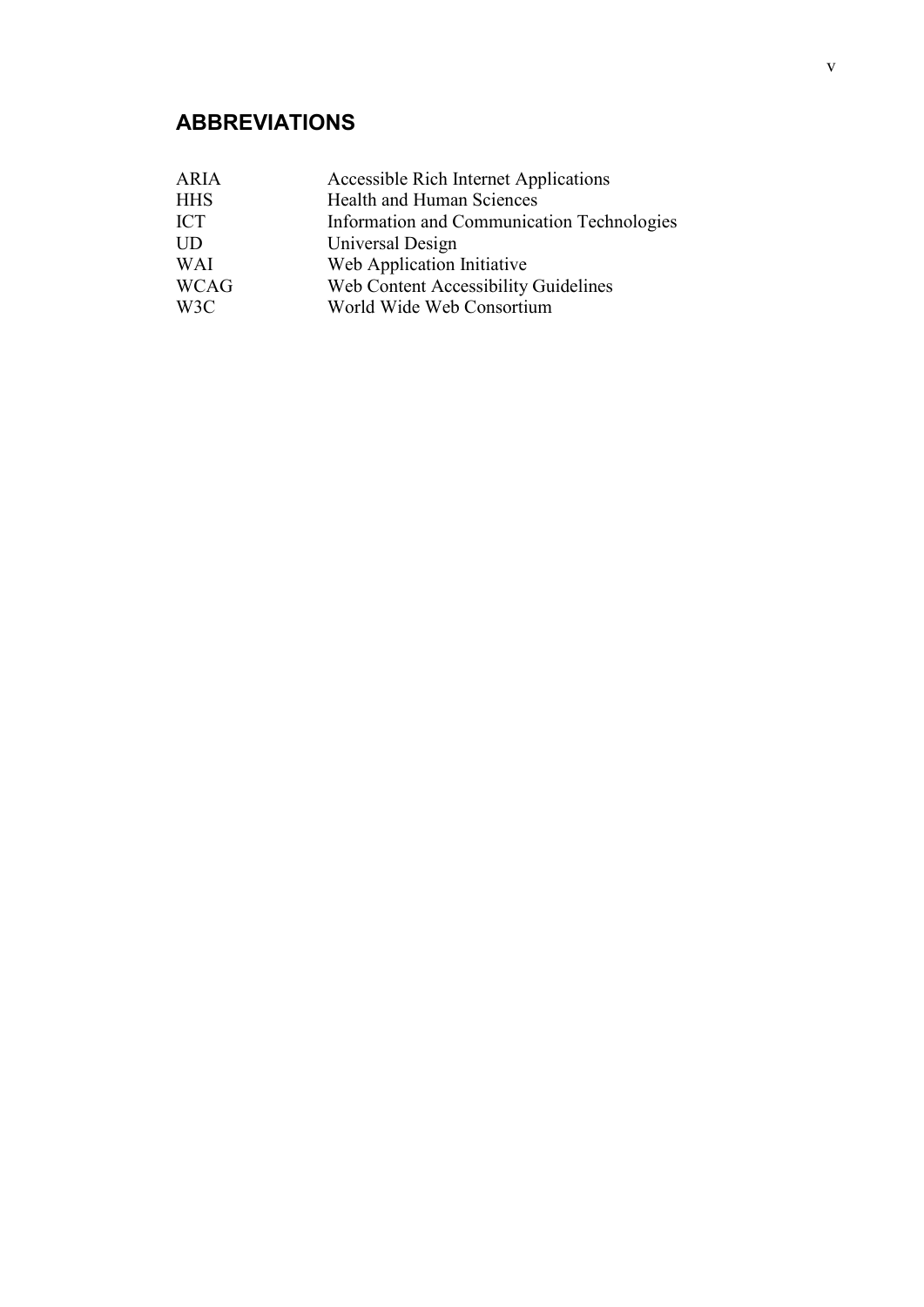# <span id="page-6-0"></span>**1. INTRODUCTION**

### <span id="page-6-1"></span>**1.1 Background and justification of study**

Between 1994 and 1997 the Center for Universal Design in North Carolina conducted a research and demonstration project about the development of Universal Design. Further in 1997 a group of product designers, engineers, environmental design researchers and architects were put together to gather from the existing knowledge base a set of principles of Universal Design (UD). These principles are called "The Principles of Universal Design" and there are seven of them. (Story 1998, p. 7.)

According to the group of people who compiled them, The Principles of Universal Design aim to guide the designing of environments, communications and products. They can also be used to evaluate existing designs and as an aid to both consumers and designers about the attributes of more usable products. (Connell, Jones et al. 1997).

Digitalization has been a trend for some time resulting in more and more products and services now being accessible online via digital channels (e.g. Alamäki, Dirin 2015, Hofemann, Raatikainen et al. 2014). For example in Norway the efforts towards this have led in the legislation of Universal Design of ICT (adopted in July 2013), which states that websites, mobile applications and self-service machines are to be designed in accordance with UD regulations with the purpose of promoting equality regardless of disability (Rygg, Rømen et al. 2016, pp. 471-472.). The legislation is a part of Norwegian Digital Agenda which among other goals aims to digitalize public services (Norwegian Ministry of Local Government and Modernisation 2016).

Norway is not alone with the agenda. New Zealand and Australia provide governmental services online and the shift towards an e-Governmental services is happening all around the world (Gauld, Gray et al. 2009). Finland is currently committed to a government program that aims to digitalize and make public services more user-centric by the year 2025 (Valtioneuvosto).

United Nations World Population Prospects: the 2017 revision states, that by 2050 the global population aged over 60 is projected to more than double and the number of people over the age of 80 more than triple. Decline in fertility and increase of life expectancy result in a global trend of world population ageing. Apart from Asia and Africa, birth rates globally are declining. In Europe over 25 percent of the population is already aged over 60 and the share is projected to grow to 35 percent by the year 2050. (United Nations, Department of Economic and Social Affairs, Population Division 2017)

According to Eurostat, which produces statistics for European Union under the European Commission, roughly 15 percent of the European population between 15 and 64 years old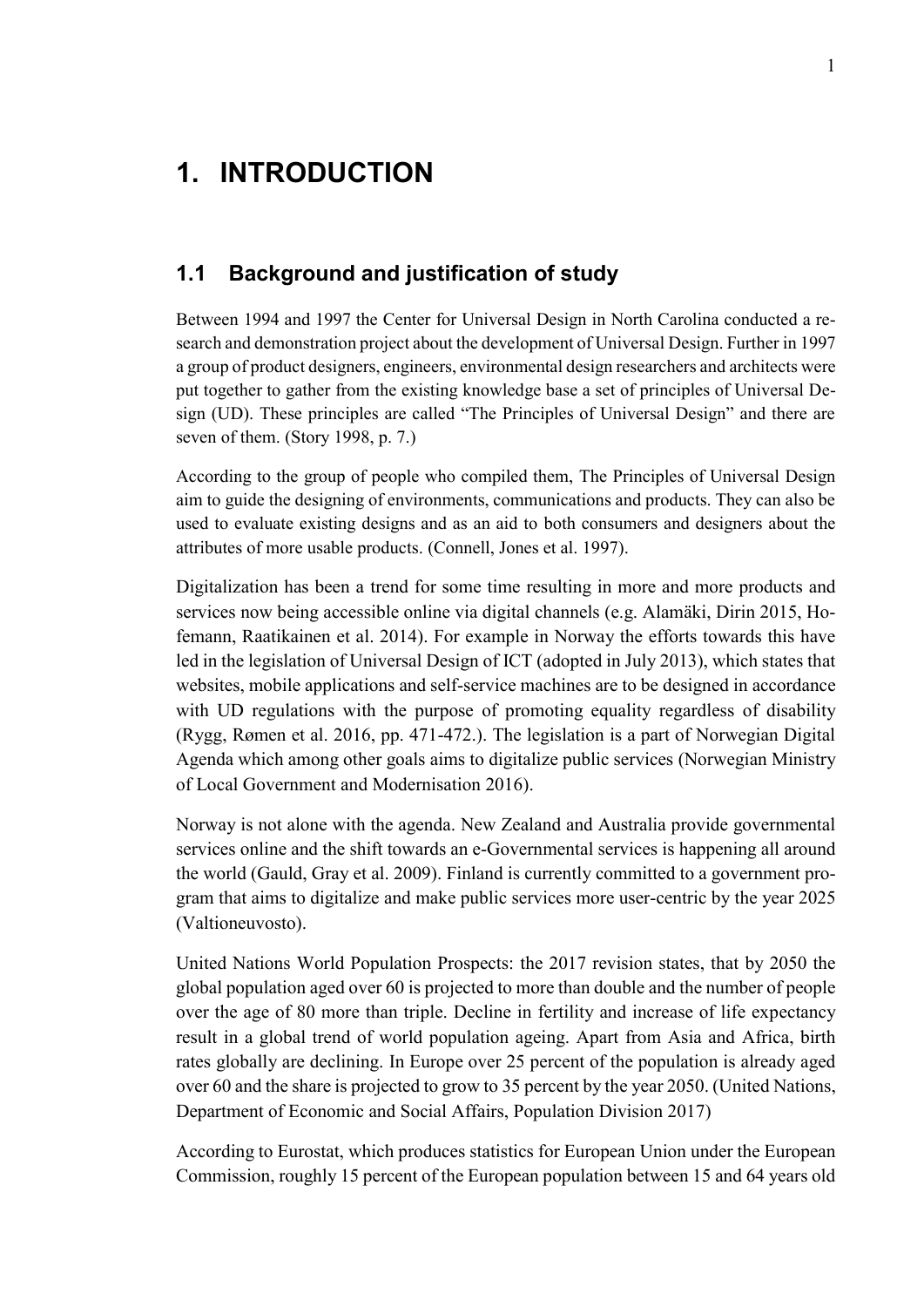have a disability (Eurostat 2015). The real percentage is definitely higher given unreported cases and counting people over the age of 64. Disabled people therefore account for a significant portion of the population.

Given the ageing population and amount of disabled people worldwide, in designing digital public services, the need for UD is definitely pressing. Both public and private organizations are looking for digital solutions for saving costs and increasing productivity. Digital solutions are already a part of most service processes in majority of all private and public sectors (Alamäki, Dirin 2015). Multiple studies either directly or indirectly claim that by ignoring the UD aspects in designing services, companies may be missing out on additional revenue (e.g. Björk 2009, Kurniawan 2009, Persson, Åhman et al. 2015).

## <span id="page-7-0"></span>**1.2 Research problem and confining the scope**

This thesis researches UD in digital service design with the purpose of gathering information on existing guidelines and solutions for designers to use for implementing UD. The actual process of service designing is mostly ignored in order to keep the results within reason and the emphasis is on providing tools and help to use in the process. The study explores reasons for practicing UD and takes a look into the inhibitors and drivers now and in the future.

From literature point of view the study focuses around UD without exploring too deep into inclusive design, design for all, accessible design etc., which are similar schools of design. While these schools share similarities and goals with UD, they generally highlight slightly different aspects of accessibility and usability.

#### The main research question is: **What guidelines exist for designing universally usable and accessible digital services?**

Sub-questions to help the main question:

What is UD?

In order to understand what it is the study tries to find solutions for, it is important to define UD.

What challenges and benefits does practicing UD present?

In order to find answers it is important to define the problems and challenges. Exploring the challenges and barriers, that make (or prevent) the use of UD harder, will provide the counterpart for the solutions sought. Understanding the benefits will aid in justifying practicing UD and implementing found solutions.

What are the key elements in UD for digital services?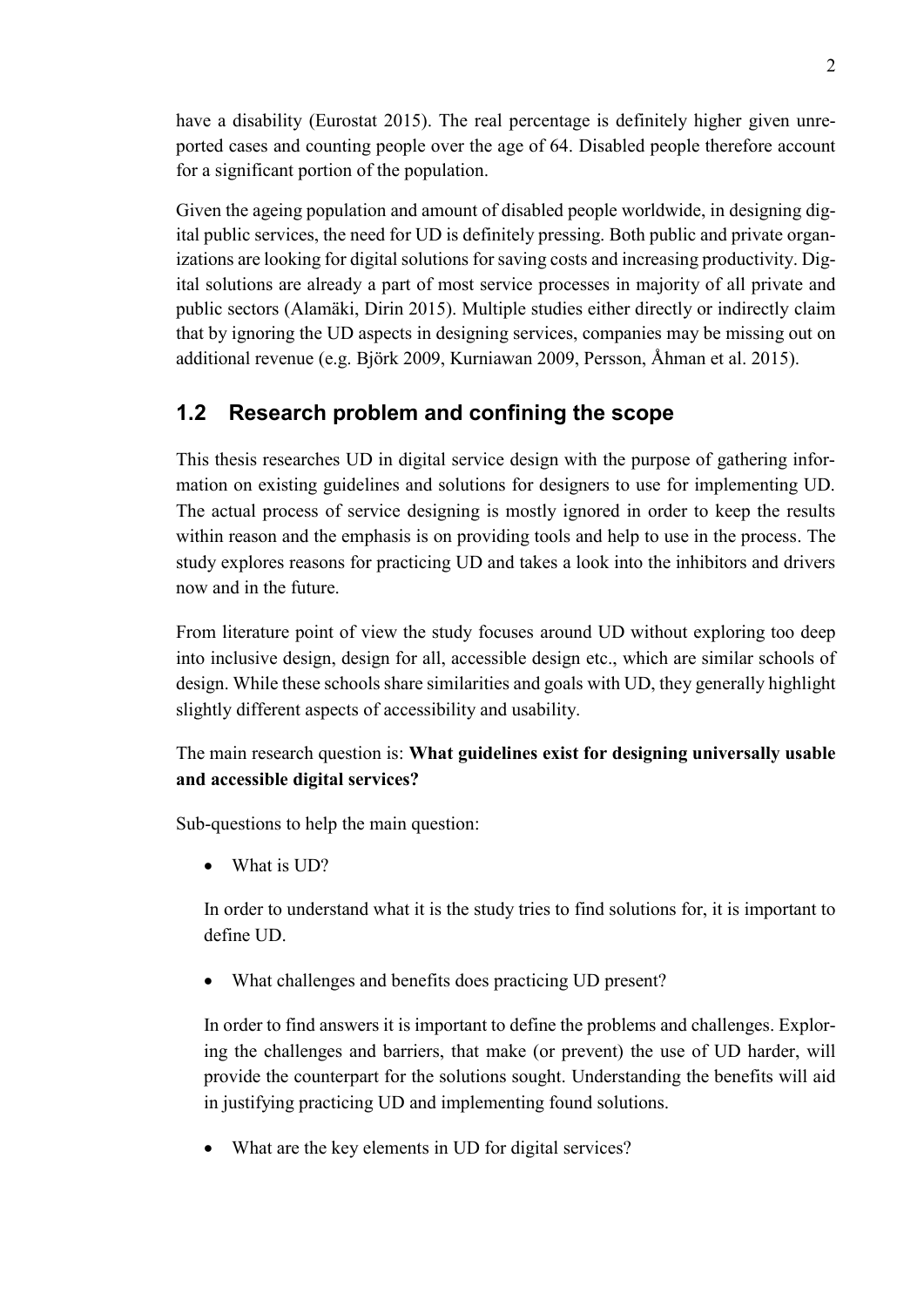Understanding the key elements that make a successful design will help evaluate the usefulness of found solutions.

## <span id="page-8-0"></span>**1.3 Structure of the study**

This study consists of six chapters. The first chapter focuses on background and justification of the study. The second chapter presents the research method and acquisition of materials. The third chapter opens up the general definitions for UD and usability and further links UD with digital services.

In the fourth chapter an all-around look is taken between the barriers and challenges, and the drivers and benefits regarding UD. Looking from company, designer, social and commercial aspects this chapter aims to explain why UD is, is not or could be practiced.

From a semi-practical point of view, the fifth chapter presents guidelines, solutions and resources to help practice UD in designing and overcoming some of the challenges presented in chapter 4. The sixth chapter consists of results, assessment of results and further research possibilities.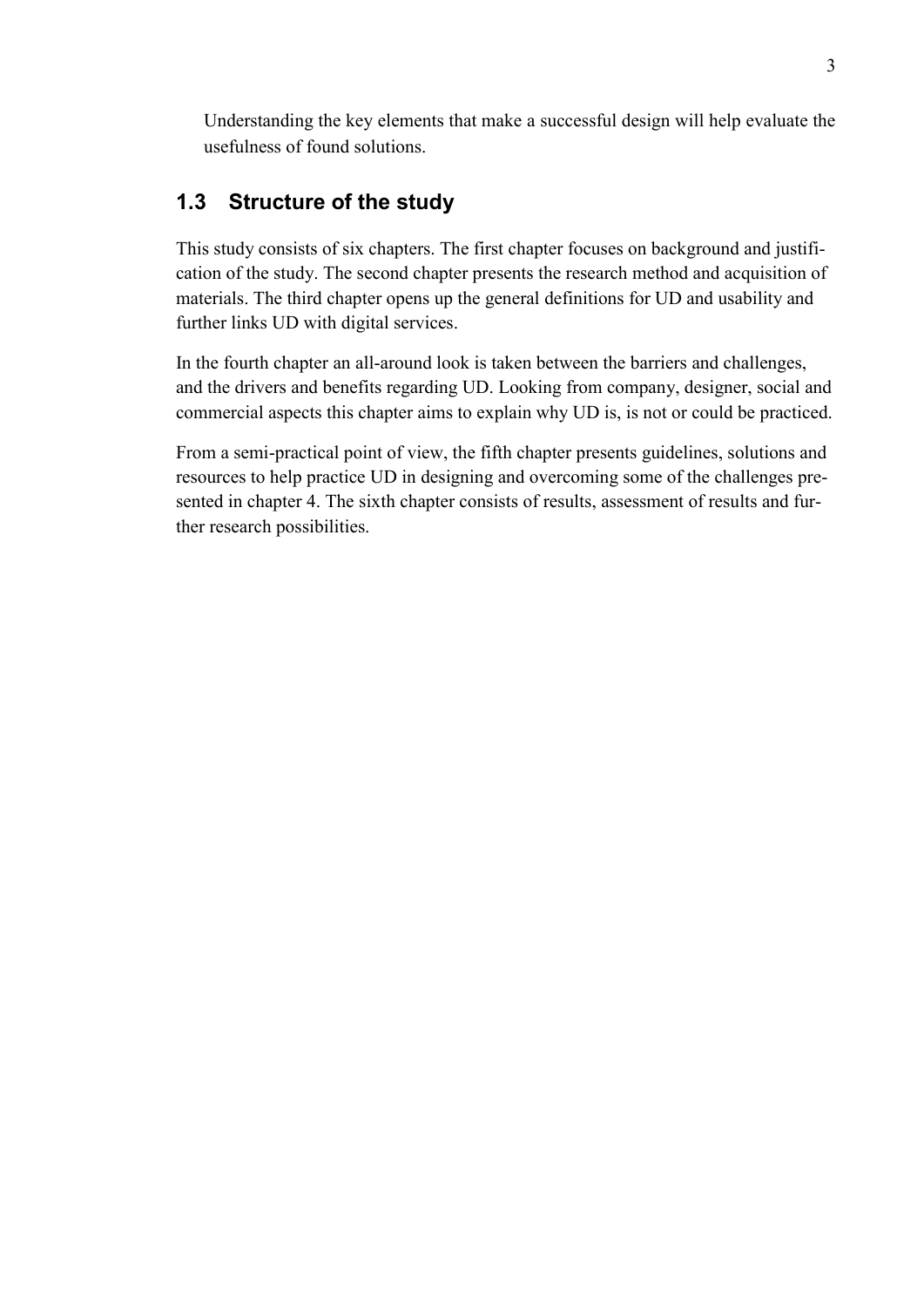# <span id="page-9-0"></span>**2. RESEARCH METHODOLOGY AND MATERI-ALS**

### <span id="page-9-1"></span>**2.1 Research method**

This study is conducted as a literature review. The research material consists mainly of books and articles found in online databases.

In order to ensure a systematic and repeatable results, the study mostly follows Fink's (2014) process model for conducting literature reviews. According to Fink, the process can be divided into seven major steps:

- 1. Selecting research questions
- 2. Selecting databases and websites
- 3. Choosing search terms
- 4. Applying practical screen (e.g. years searched, language)
- 5. Applying methodological screen (e.g. data analysis, conclusions)
- 6. Doing the review
- 7. Synthesizing results

Databases used for finding source material are Andor, Scopus and Web of Science. Andor searches all material acquired for Tampere University and can yield a relatively large amount of results. Scopus and Web of Science are used to narrow down the results when Andor yields a large amount of non-relevant material. Some material for justification, background of study and resources is acquired outside of these databases.

Beyond refining search words and applying said screens, a subjective assessment of relevance has been made during the gathering of materials. Table 1 presents some of the search words and screens used for filtering results.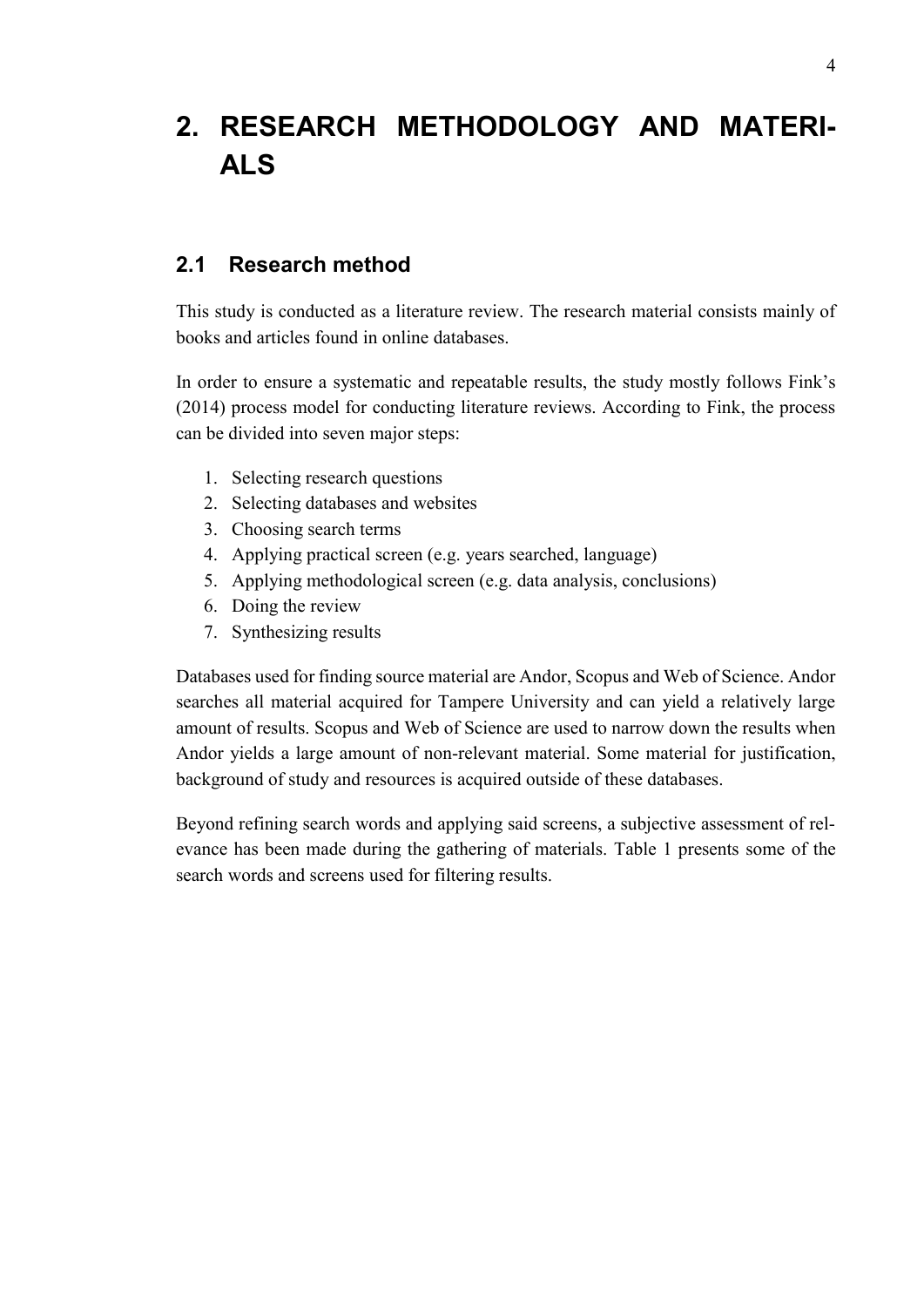| Search term                                                                                                                      | Filter/s                | Andor | of Sci-<br>Web<br>ence | <b>Scopus</b>  |
|----------------------------------------------------------------------------------------------------------------------------------|-------------------------|-------|------------------------|----------------|
|                                                                                                                                  |                         |       |                        |                |
| ("universal us-<br>ability"<br><b>OR</b><br>"universal de-<br>sign")<br><b>AND</b><br>digital<br>AND<br>"public<br>ser-<br>vice" |                         | 155   | $\boldsymbol{0}$       | $\overline{2}$ |
| "universal de-<br>sign" AND ser-<br>vice*<br>$\mbox{{\sc And}}$<br>digital                                                       | Year $>= 2010$          | 3112  | 24                     | 28             |
| "universal de-<br>sign"<br><b>AND</b><br>("design for us-<br>ability"<br><b>OR</b><br>"user-centered<br>design")                 | Topic related<br>fields | 91    | 13                     | 32             |
| usability AND<br>"universal de-<br>sign"                                                                                         | Topic related<br>fields | 848   | 72                     | 251            |

*Table 1. Returns from some of the search terms and filters used*

Cited articles were held in higher regard even though some of them were relatively old (from the 90s). Some relevant source material was also found via the references of used sources.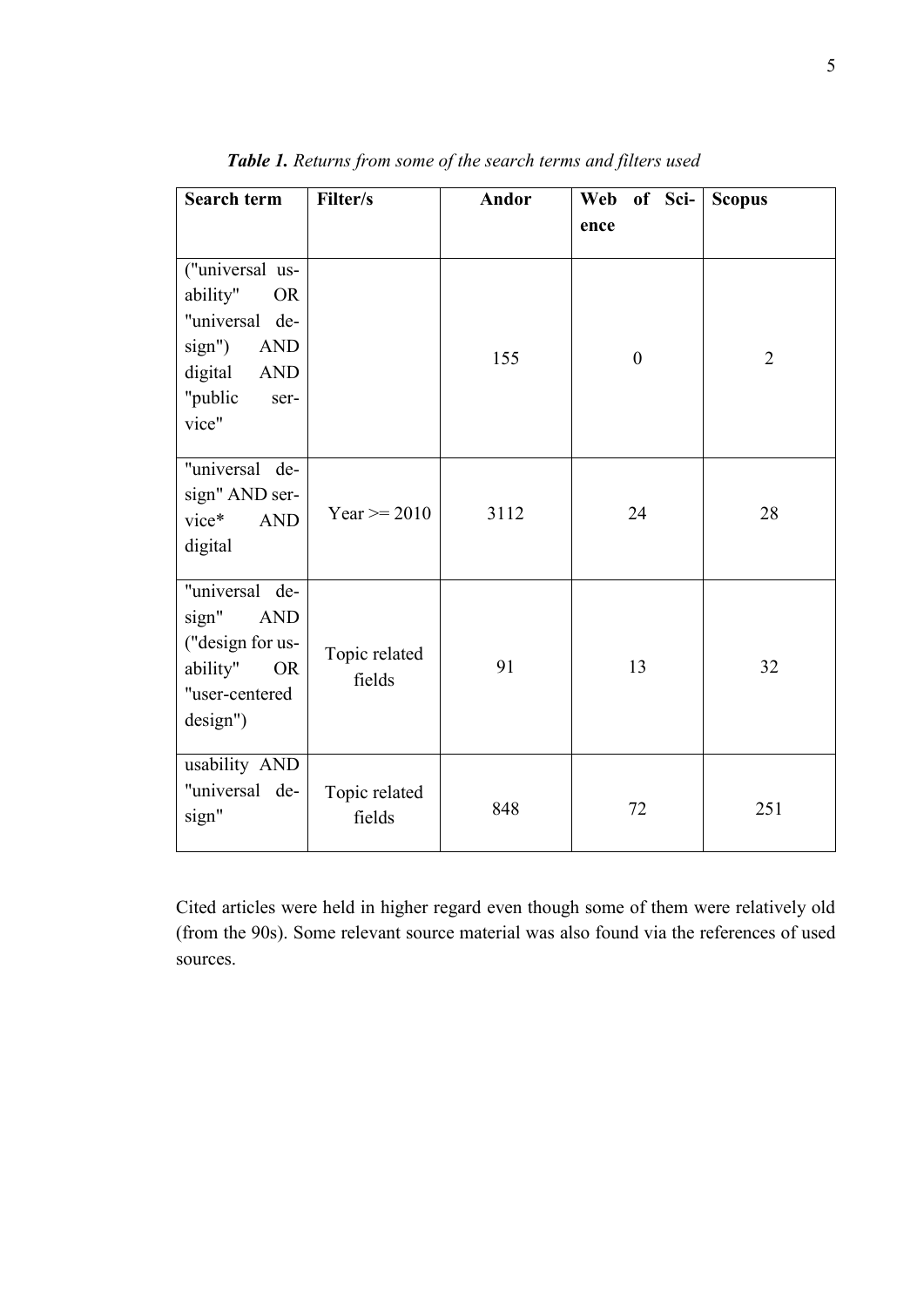# <span id="page-11-0"></span>**3. UNIVERSAL DESIGN**

#### <span id="page-11-1"></span>**3.1 Definition**

UD, inclusive design, design for all, universal access, accessible design. These are all related terms with close and overlapping definitions and a relatively common goal. The terms are sometimes used in literature as synonyms (e.g. Bradley, Langdon et al. 2015, Fletcher, Bonome-Sims et al. 2015). The similarities and differences between these terms and the concepts behind them are further elaborated in a study about the concept of accessibility by Persson et al. (2015).

The definition of UD by the Center for Universal Design in 1997 is for products and environments to be usable by all people, and to the greatest extent possible, without the need to adapt or specialize (Connell, Jones et al. 1997). UD was mainly meant to guide architects, environmental engineers and product designers – there was no direct link to programming.

Since, the definition has grown to cover services and the digital aspects of designing. The Centre for Excellence in Universal Design uses the definition from the Disability Act 2005 (Ireland), which, in addition to the former, includes all electronic-based processes of creating products, services and systems, and specify that they should be usable in the most independent and natural manner without the need for assistive devices (National Disability Authority 2014).

The key word in both of these definitions is "**usable"**. Usability of a service or a product is a result of its design. Nielsen (1994, p. 26.) defines usability through five attributes: *learnability* – speed with which users can learn the system, *efficiency* – once learned, possible to reach a high level of productivity, *memorability* – having not used the system for a while, the user doesn't have to learn everything again, *errors* – low error rate and good recoverability from errors, *satisfaction* – users should be subjectively satisfied when using the system.

According to the International Organization for Standardization (ISO) **usability** is defined as the

*"extent to which a system, product or service can be used by specified users to achieve specified goals with effectiveness, efficiency and satisfaction in a specified context of use"* (International Organization for Standardization 2010)

It is important to note that UD is a process and there are no universal designs in the sense that they would actually be usable and accessible for the whole diversity of the human race.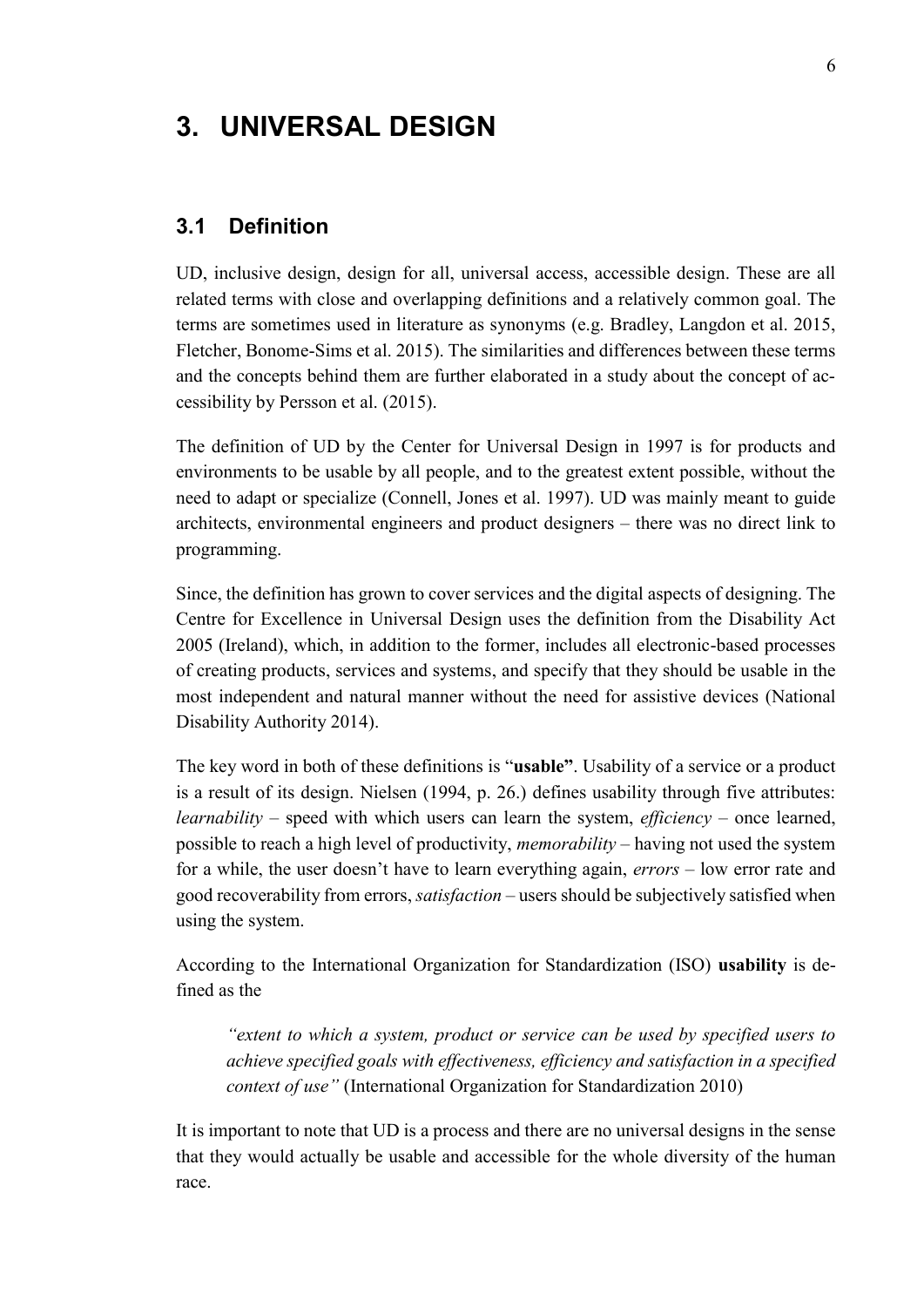#### <span id="page-12-0"></span>**3.2 In context of digital services**

Wheelchair ramps, elevators, disabled parking, toilets suitable for disabled, pedestrian crossings with both lights and sound. These environmental solutions and technological products such as phones, televisions and automobiles are already addressing universal usability (Meiselwitz, Wentz et al. 2010). Outside of the digital world enabling access for the disabled has become a norm and there is an increasing need for it in ICT as well (Björk 2009).

As traditional services transform and products take on digital forms, an increasing amount of services is being provided via digital channels (Alamäki, Dirin 2015, Hofemann, Raatikainen et al. 2014). In digital services it is important to understand the whole customer journey in order to design the best possible solution. Unlike in traditional services, there is no human intelligence to adapt to the various needs and behaviour of the users. (Hofemann, Raatikainen et al. 2014)

Another definition for usability by Nielsen (2012) is to see usability as a quality attribute that assesses how easy interfaces are to use. In digital services, interface is the one thing that the user directly interacts with. A big part of UD in digital service design therefore is finding and implementing solutions that improve the usability of the user interface. One aspect raised in literature is that in applying UD practices one should also account for multi-device and technological variety. (Seffah, Engelberg 2015, Fuglerud 2009)

Digitalization alone can be a step towards more universal design, but it is important to keep in mind that transforming content to be only available in a digital form can completely exclude some user groups if those groups' needs are not well considered in the design. (Ferri, Favalli 2018)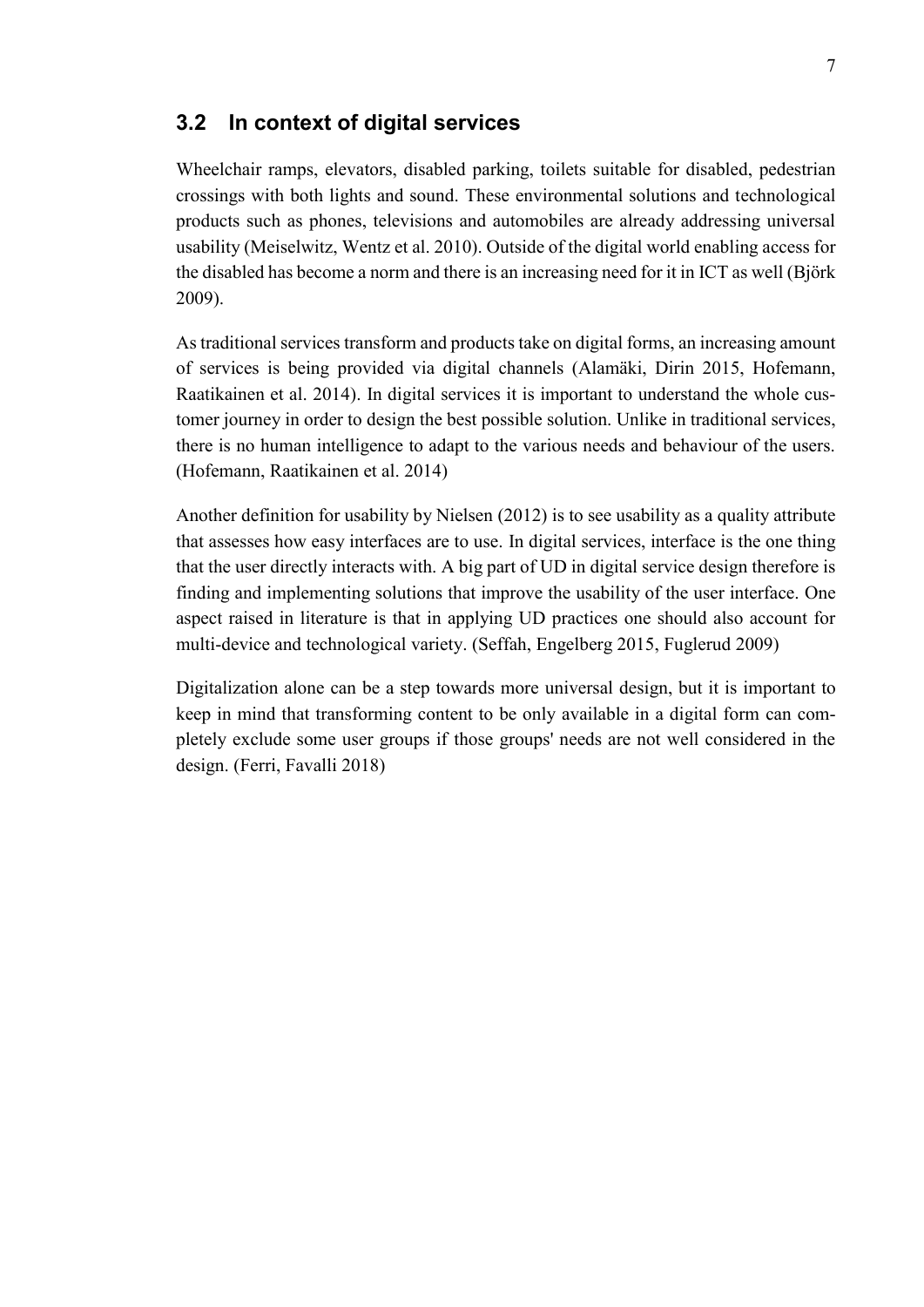# <span id="page-13-0"></span>**4. UNIVERSAL DESIGN IN PRACTICE**

#### <span id="page-13-1"></span>**4.1 Barriers and challenges**

Pressure for UD outside of the public sector doesn't really exist. Practicing UD is either not profitable or not perceived profitable (Vanderheiden 2009). Private companies are often influenced more by commercial than social concerns (Björk 2009). In other words either the successful and profitable implementations of UD aren't documented and well known enough, or the current methods aren't efficient and rewarding enough to use outside of specific areas. Meiselwitz et al. (2010) note that if UD is not included in the design process from the beginning, the costs for it can become very high.

Elderly people aren't categorized as disabled, but it's proven that ageing affects perceptual, cognitive and motoric skills. Notable changes to e.g. eyesight, hearing, memory, speed one's of cognitive processes, focus, reaction time, accuracy and even to behaviour can occur. These changes and others may also be the results of age related diseases. (Kurniawan 2009)

It can be hard recognizing the real user needs and even harder to address them in an appropriate way. Depending on the intended user groups, multiple UD related solutions might be needed for accommodating the whole variety of the user population. Righi et al. (2017) also mention that in designing for the elderly one should not only focus on compensating for the downsides, but account for other aspects of ageing such as change of habits etc. as well. The same goes for disabled people: addressing the needs of a blind person one should understand the behaviour and habits that come along with the disability.

Even though UD as a general concept is widely recognized and understood, it is not so commonly practiced by the developer community (Björk 2009). As stated in chapter 3, there are multiple terms with overlapping meaning around accessibility and usability of products, services and environments. Persson et al. (2015) point out in their study that the lack of consensus regarding the terminology used might be hindering the adaptation of UD practices on a wider scale.

As other potential barriers for UD Björk (2009) mentions technical and technological complexity, lack of interest, knowledge and techniques. Supporting her claim also Vanderheiden (2009) notes that while technological advancements produce countless opportunities, the increasing complexity of devices and interfaces produces new challenges for UD in the future.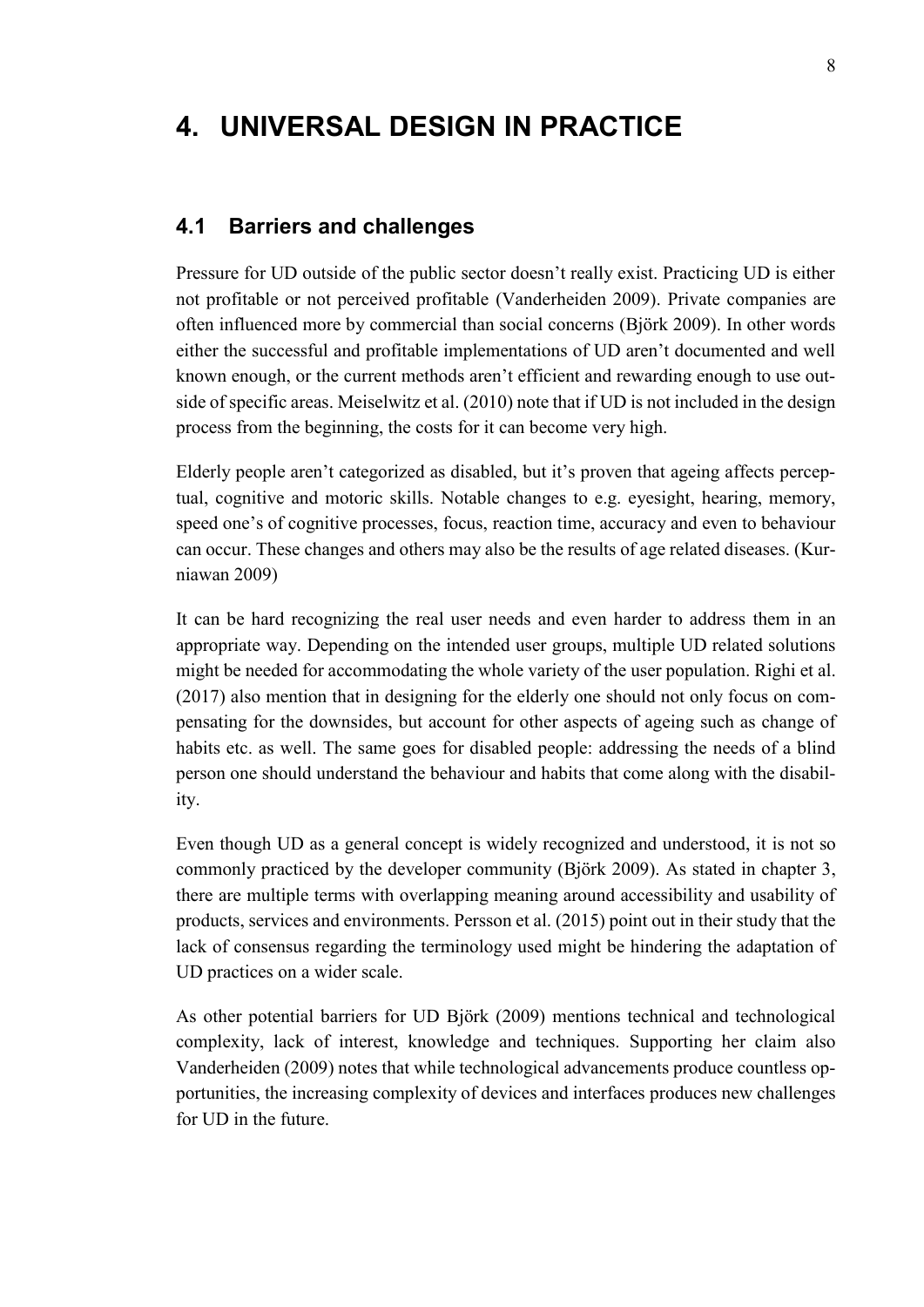Outside of the technological aspects, Fuglerud (2009) brings up user diversity and user knowledge gaps as some of the biggest challenges for UD. According to her, it might not be possible to design a digital service that anyone can use without prior experience of ICT. This raises the challenge of how to define the basic level of knowledge designers can expect of the users.

Measuring the usability of designs is another challenge. There are standards and models for helping assess the usability of interfaces and defining quality attributes in software metrics. Collecting, defining and interpreting the results into something accurate and useful can be hard and a need for actual models to help measure usability from a universal aspect exists. (Seffah, Engelberg 2015)

### <span id="page-14-0"></span>**4.2 Drivers and benefits**

As mentioned in Chapter 1, the world's population is ageing rapidly. Whereas this means there will be a need to address the older population's needs in designing accordingly, it also presents business opportunity – not only the numbers, but also the buying power of elderly people increases (Björk 2009, Kurniawan 2009).

A general misconception is that UD is just designing for the elderly and disabled. UD aims to design for everyone including the former. It is argued in literature (Bradley, Langdon et al. 2015, Story 1998, Persson, Åhman et al. 2015), that applying UD principles in design, even though sometimes unnoticed by the user, will often improve the overall usability and user experience even for those not impaired. Vanderheiden (2009) gives examples of how non-disabled individuals might situationally benefit from interface features designed for targeted disabilities (Figure 1).

| Requirement                            | Disability-Related Need                  | Situation-Related Need                                                                                                              |
|----------------------------------------|------------------------------------------|-------------------------------------------------------------------------------------------------------------------------------------|
| Operable without vision                | People who are blind                     | People whose eyes are busy (e.g., driving a car or<br>phone browsing) or who are <i>in darkness</i>                                 |
| Operable with low vision               | People with visual impairment            | People using a <i>small display</i> or in a high-glare, <i>dimly</i><br>lit environment                                             |
| Operable with no hearing               | People who are <i>deaf</i>               | People in very loud environments or whose ears are<br>busy or are in forced silence (library or meeting)                            |
| Operable with limited hearing          | People who are hard of hearing           | People in noisy environments                                                                                                        |
| Operable with limited manual dexterity | People with a <i>physical disability</i> | People in a <i>space suit</i> or <i>chemical suit</i> or who are in a<br>bouncing vehicle                                           |
| Operable with limited cognition        | People with a cognitive disability       | People who are <i>distracted</i> , <i>panicked</i> , or under the<br>influence of alcohol                                           |
| Operable without reading               | People with a cognitive disability       | People who just have not learned to read a specific<br>language, people who are visitors, people who left<br>reading glasses behind |

*Figure 1. Overlapping interface requirements for user needs in relation to disability and situation (Vanderheiden 2009, p. 2.)*

Also Meiselwitz et al. (2010) state that strategies and technologies that integrate universal usability in interfaces have benefits beyond the intended user group. As an example a summary of these benefits is provided in Figure 2.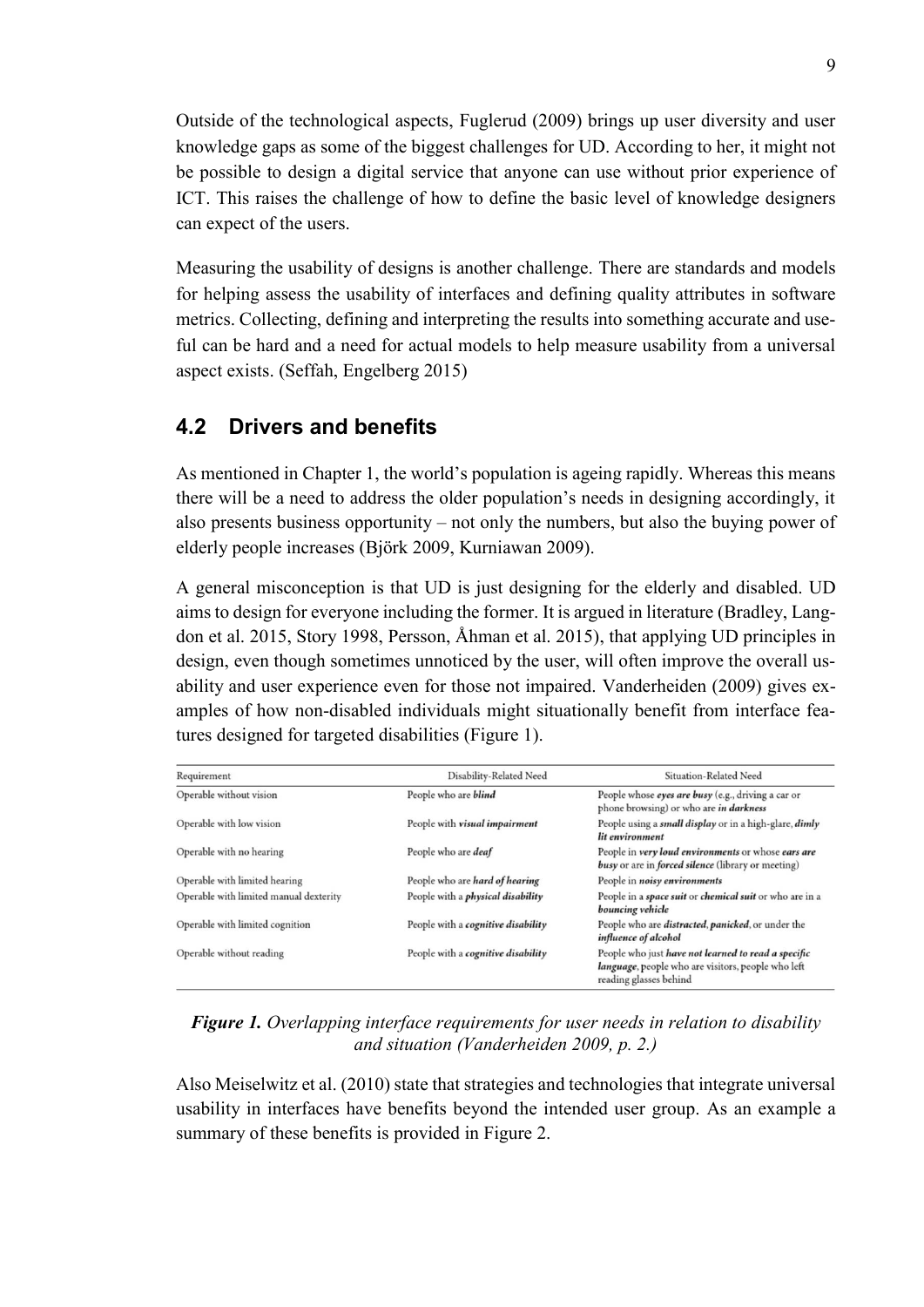| Solutions                   | $V$ isual<br>Imp. | Auditory<br>Imp. | Motor<br>Imp. | Cognitive<br>Imp. | Learning<br>Disab. | Age          |
|-----------------------------|-------------------|------------------|---------------|-------------------|--------------------|--------------|
| Screen readers/voice output | $\mathbf x$       |                  |               | X                 | $\mathbf x$        | $\mathbf x$  |
| Screen magnifiers           | $\mathbf x$       |                  |               | $\mathbf x$       |                    | $\mathbf x$  |
| Captioning                  |                   | X                |               |                   | X                  | $\mathbf x$  |
| Signing                     |                   | $\mathbf x$      |               |                   |                    |              |
| Speech recognition          | X                 |                  | X             | X                 | X                  | $\mathbf{x}$ |
| Multi-sensory interfaces    | $\mathbf x$       | X                | $\mathbf x$   | $\mathbf x$       | X                  | $\mathbf x$  |
| Adaptive interfaces         | $\mathbf{x}$      | $\mathbf x$      | $\mathbf x$   | $\mathbf{x}$      | $\mathbf{x}$       | $\mathbf{x}$ |
| On-screen keyboards         |                   |                  | $\mathbf x$   | $\mathbf x$       | $\mathbf x$        | $\mathbf x$  |
| Self-paced interaction      | X                 | X                | $\mathbf x$   | $\mathbf{x}$      | $\mathbf x$        | $\mathbf x$  |
| Reduced complexity          |                   |                  | X             | $\mathbf x$       | X                  | х            |

*Figure 2. A table showing cross-benefits of integrating interface features that improve universal usability (Meiselwitz, Wentz et al. 2010, p. 258.)*

When designing for the elderly, one has to account for the age-related impairments of users. According to Kurniawan (2009), an obvious solution is to just implement UD principles to accommodate a wide variety of user characteristics.

From a business point of view both Persson et al. (2015) and Björk (2009) argue that by offering products and services that meet higher accessibility and usability companies may reach broader markets and claim otherwise lost revenue. Persson et al. (2015) further mention that companies choosing to use accessible technologies are likely to benefit their workforce. Logically in many cases it also widens the range of people the company is able to hire.

Non-discrimination and equality are important trends moulding our society. Companies investing in UD might not only benefit from the variety of customers they've given access to, but also positively affect their brands and promote themselves as a companies that care (Björk 2009). Given competition, such association can be a deciding factor among consumers.

A technological enabler now, and even more so in the future, is that people can be connected online pretty much from anywhere around the world and all the time. In practice, for disabled people, this can in some situations eliminate the need for a caretaker's presence as help can be available just by pressing a button. (Vanderheiden 2009)

Government programmes, disability acts, legislations and initiatives among with laws and regulations can also push companies towards more accessible designs (Ferri, Favalli 2018).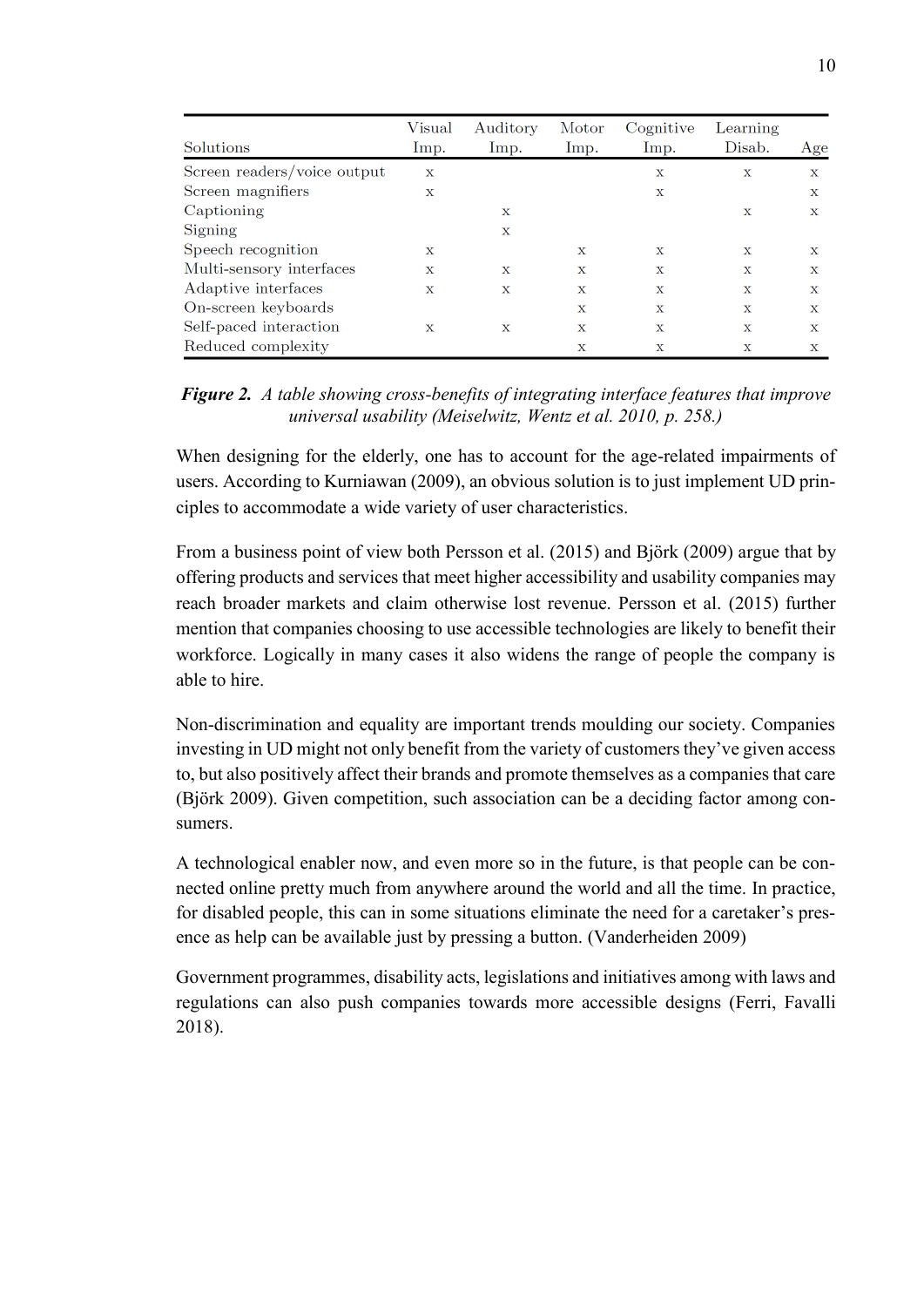# <span id="page-16-0"></span>**5. SOLUTIONS, GUIDELINES AND RESOURCES**

### <span id="page-16-1"></span>**5.1 Guidelines and directives**

Regarding UD in literature, The Principles of Universal Design put together back in 1997 is one of the most frequently cited to advice for designers (Persson et al. 2015).

The seven principles are:

- 1. Equitable Use
- 2. Flexibility in Use
- 3. Simple and Intuitive Use
- 4. Perceptible Information
- 5. Tolerance for Error
- 6. Low Physical Effort
- 7. Size and Space for Approach and Use

The principles are each presented with a brief description and 4 to 5 guidelines – elements that are key in the design regarding given principle (Connell, Jones et al. 1997). Even though the principles weren't originally created for designing services, they cover the aspects of UD very thoroughly and most of the guidelines are well applicable.

In her book Human-Computer Interaction Preece (1994) offers directive principles for designing an interface that is accessible and usable for everyone:

- Know the targeted user group and be sympathetic to their needs.
- Reduce cognitive load. Users should not have to remember large amounts of detail.
- Engineering for errors: provide good error messages and means to correct the error. Try to prevent error and aim for making errors to be harder (forced paths of action).
- Maintain consistency and clarity. Using appropriate metaphors to help create and maintain a mental model.

She also notes that a designer's ideas about what is clear are based on their knowledge of the users. Even though these directives are quite old, they are on a very general level and still quite applicable.

Including UD concepts in the design process from the very beginning instead of treating UD as a separate goal with separate costs will increase the probability of a successful design and minimize the costs of UD. Implementing UD into an already existing interface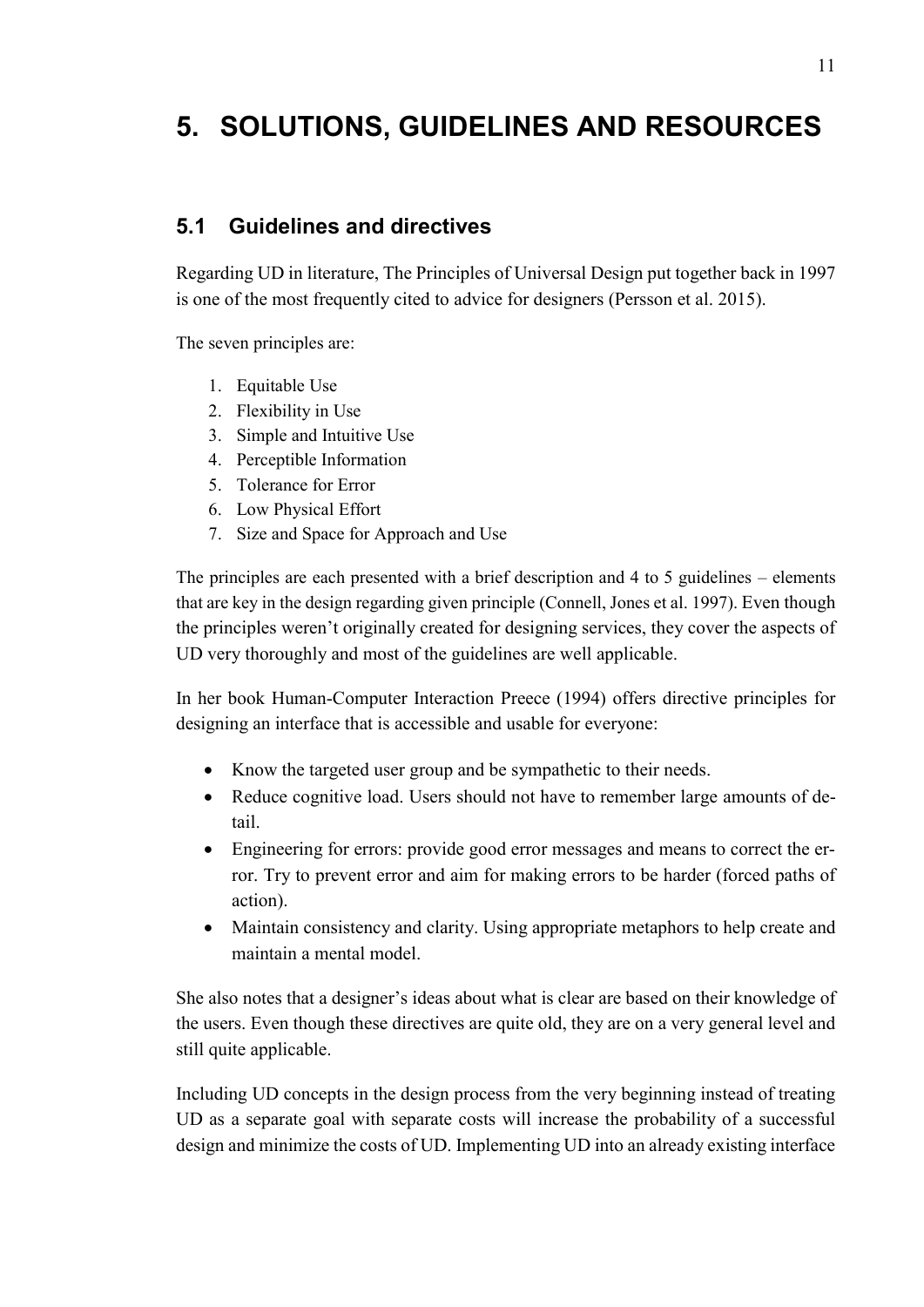is a lot harder than designing the interface accordingly from the beginning. (Meiselwitz, Wentz et al. 2010).

Björk (2009) along with Petrie and Bevan (2009) mention user-centered design as something that could be used with UD in order to understand the needs of the user and placing the user as a focus point around which to build the design. Persson et al. (2009) mention that having users with defined difficulties in their functioning participate in testing or designing regarding usability in that area can be very effective. They do however note that you don't want to end up choosing participants only according to their limitations as in that case you might not get a proper representation of the real users.

Understanding the user's needs is important for any design process, maybe even more so in UD. User involvement in all stages of the design process can be a big help if not imperative in order to ensure usability. Another solution for helping understand the user's needs can be creating *personas* as substitutes for real users so that the designers can better make decisions based on the "user's" point of view (Clarkson, Coleman et al. 2007). Even though personas might not always be *the* solution needed, if users are not deeply involved in the design process, designers should probably consider using *some* techniques for understanding the users' point of view.

Seffah and Engelberg (2015) suggest that universality should be defined as a quality attribute of a design. Under their working definition universality is observed and measured in three different dimensions: *User and User Experience Diversity* – the degree to which user variety is accommodated while supporting their evolving experience, *Platform and Device Variety* – capacity to deal with today's and tomorrow's changing capabilities and constraints both in software and hardware aspects, *Interactivity and User Interface Variability* – capacity to support different interaction styles including (multiple) input modalities and output media channels.

Petrie and Bevan (2009) suggest that designs should be evaluated from the aspects of accessibility, usability and user experience. They group the methods for evaluation under the following groups:

- Automated checking of conformance to guidelines and standards
- Evaluations by experts
- Evaluations using models and simulations
- Evaluations with users or potential users
- Evaluation of data collected during system usage

Suitable evaluation methods vary on the type of the design and evaluation goals.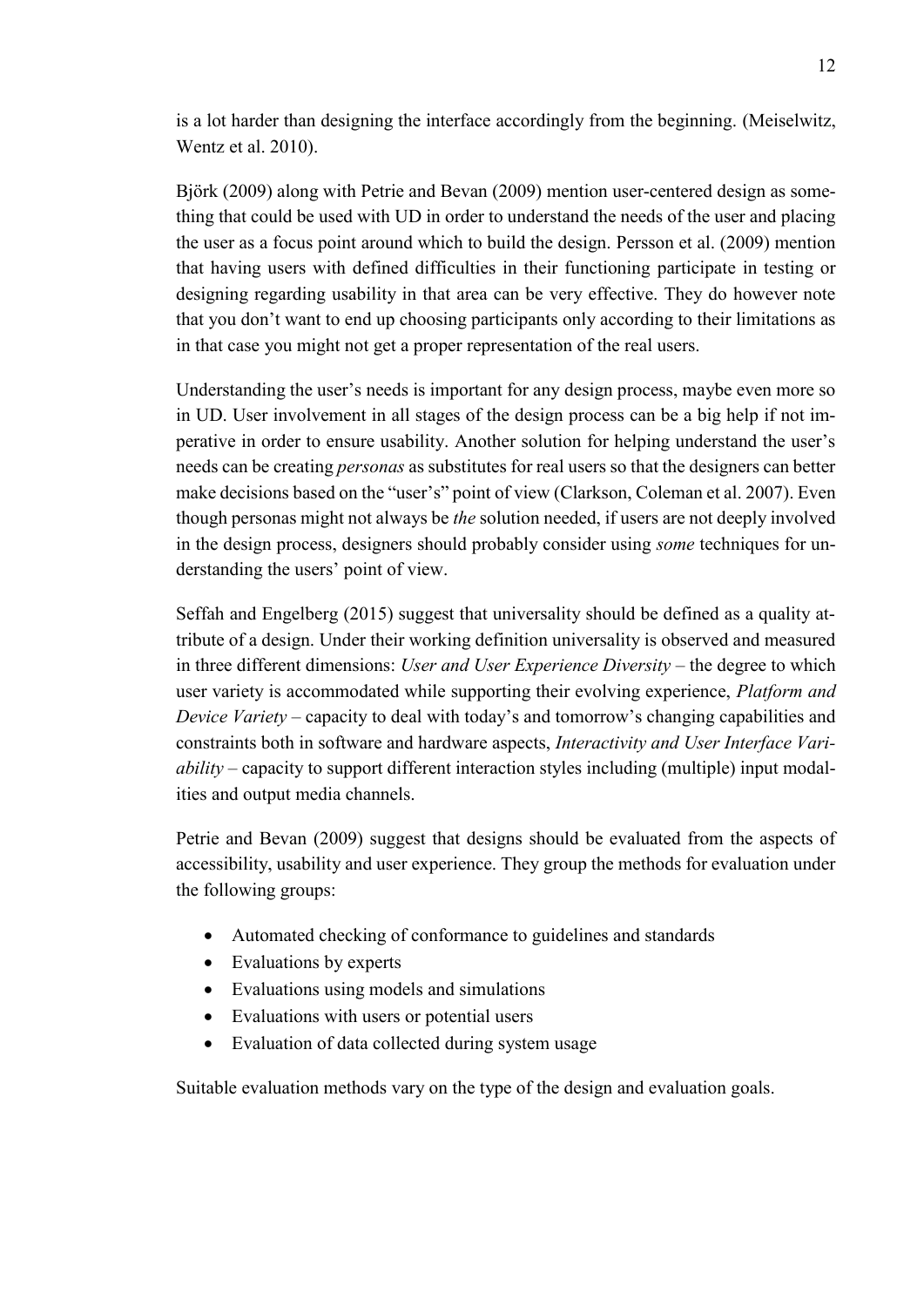#### <span id="page-18-0"></span>**5.2 Solutions**

In designing interfaces that accommodate different levels of knowledge and experience in information and communication technologies (ICT), the goal should be to design one interface that is flexible. Features like online help, keywords searches and well-constructed error messages can reduce cognitive workload and task complexity. Frequently asked questions (FAQs) and user communities can utilize users to produce helpful information for fellow users. (Meiselwitz, Wentz et al. 2010)

Seffah and Engelberg (2015) agree that universality should not be conceived as an effort to construct a single solution for everybody, but instead, within a design, to provide customized solutions designed appropriately for alternative user characteristics. Fuglerud (2009) and Meiselwitz et al. (2010) mention interface customization as a way to tackle user diversity.

Meiselwitz et al. (2010) go a little further into detail on the different options in creating customized interfaces. They list multi-layered, multimedia, multimodal and adaptive interfaces as options that support a more diverse user population. *Multi-layered* interfaces support a variety of skill levels and can provide different levels of interaction for novice, intermediate and advanced users. *Multimedia* interfaces and *multimodal* interfaces provide users with options for interaction modalities. Given options can be, for example, such as text, images, video or audio. *Adaptive* interfaces can learn from user interaction and adjust the interface accordingly. While they can improve usability for example on small-screen devices, they have been criticized for potentially limiting effectiveness and productivity in cases where users are not fully aware of the options available. (Meiselwitz, Wentz et al. 2010)

De Castro Lozano et al. (2011) agree on using multimodal interfaces to enable different types of user-interface interaction. The methods for interacting included in the design depend on the targeted users. They further note that the technology in current multimodal interfaces is still evolving and it should eventually provide a way to remove barriers which, in situations of dependency, deny people access to certain technologies (de Castro Lozano, Salcines et al. 2011).

Google's search engine is a widely used (free) service. If we take a look at its interface view on a browser shown in Figure 3 we can recognize multiple UD viable solutions implemented in the interface.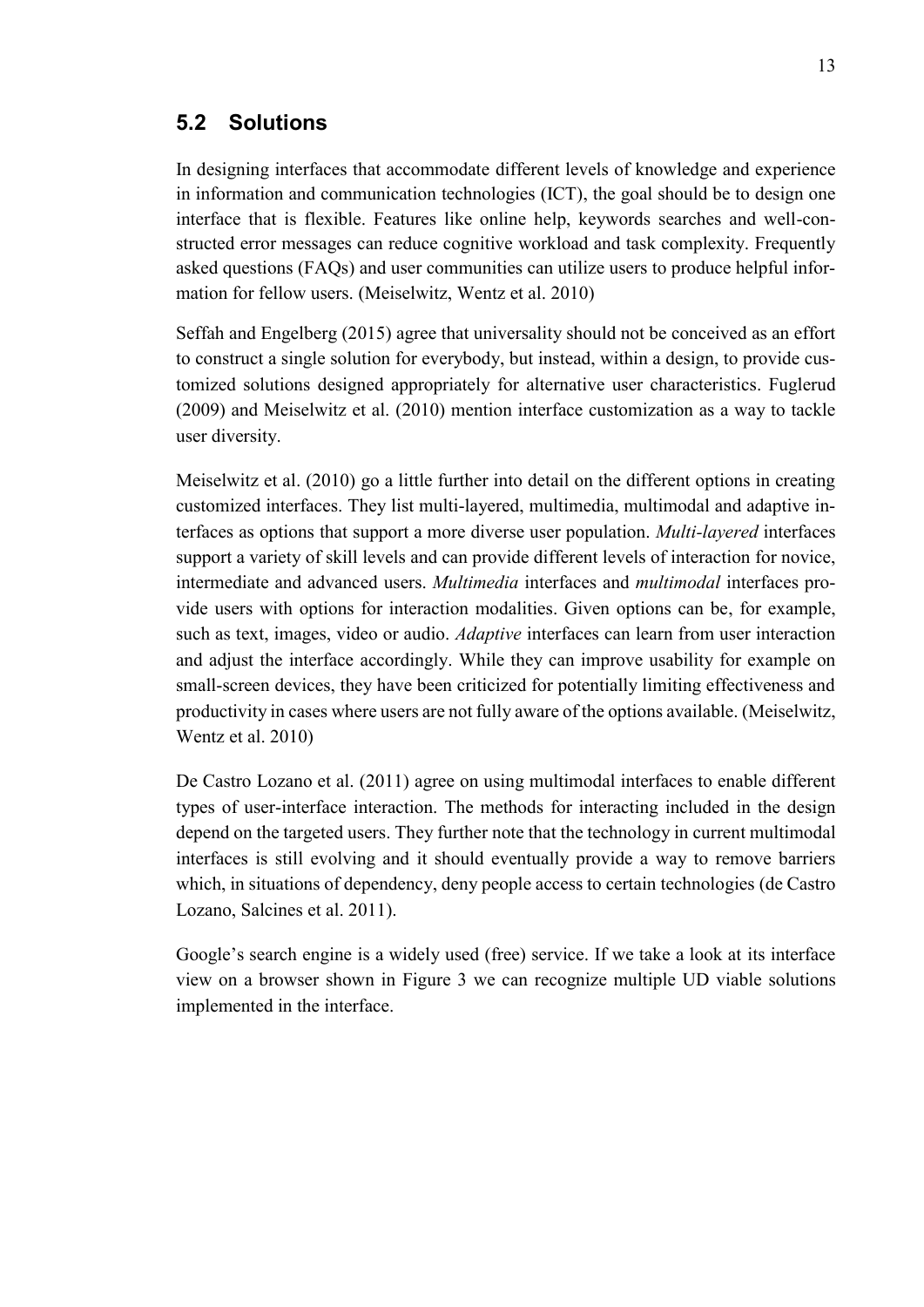| Google | universal usability                                                                                                                                                                                                                                                                                                                                                                | Q                                                                                                                           |  |
|--------|------------------------------------------------------------------------------------------------------------------------------------------------------------------------------------------------------------------------------------------------------------------------------------------------------------------------------------------------------------------------------------|-----------------------------------------------------------------------------------------------------------------------------|--|
|        | <b>Kaikki</b><br>Kuvahaku<br>Kartat<br>Videot<br>Lisää                                                                                                                                                                                                                                                                                                                             | Asetukset<br>Työkalut                                                                                                       |  |
|        | Noin 32 600 000 tulosta (0,32 sekuntia)                                                                                                                                                                                                                                                                                                                                            | Hakuasetukset<br>Kielet (Languages)                                                                                         |  |
|        | Universal usability refers to the design of<br>information and communications products and<br>services that are usable for every citizen. The<br>concept has been advocated by Professor Ben<br>Shneiderman, a computer scientist at the Human-<br>Computer Interaction Lab at the University of<br>webstyle<br>Maryland, College Park.<br>$\odot$ Universal usability - Wikipedia | Ota SafeSearch käyttöön<br>Näytä kaikki hakutulokset<br>Tarkennettu haku<br>Datasi Haussa<br><b>Historia</b><br>Hae ohjetta |  |
|        | https://en.wikipedia.org/wiki/Universal_usability<br>Q                                                                                                                                                                                                                                                                                                                             | Tietoja tästä tuloksesta<br><b>El</b> Palaute                                                                               |  |
|        | suomi<br>3<br>5<br>8<br>9<br>ş<br>2<br>6<br>7<br>0<br>4<br>å<br>W<br>e<br>$\circ$<br>p<br>q<br>y<br>u<br>Ö<br>ä<br>伱<br>a<br>d<br>S<br>g<br>h<br>k<br>⇧<br>Z<br>b<br>X<br>C<br>n<br>V<br>m                                                                                                                                                                                         | $\times$<br>$\overline{X}$<br>d services that<br>erman, a<br>College Park.<br>슌                                             |  |

*Figure 3. Google search engine on a browser (Google )*

The interface allows to conduct searches via keyboard, mouse (virtual keyboard button on the search bar) and voice (microphone icon on search bar), enabling use for a variety of users. To address user knowledge gaps, advanced users can use the advanced search option (highlighted in darker grey) and modify search options. Apart from the normal personalization settings users have, Google also provides separate accessibility settings such as a screen reader and high contrast colours for some of its services.

## <span id="page-19-0"></span>**5.3 Resources**

Basically all the guidelines listed before in subsection 5.1 of this chapter can be considered as resources for both designing and evaluating existing designs. The following are more standardized or concrete tools and resources available.

Web Content Accessibility Guidelines (WCAG) 2.1, recommended by World Wide Web Consortium (W3C) (2018), can be used as a tool to help creating web pages, web applications and other ICT accessible and usable for all. These guidelines can also be used for assessing the usability of already existing web content. For example in the Norwegian legislation of Universal Design of ICT it is regulated that both new and existing web content are to meet 35 out of the 61 success criteria defined in WCAG 2.0 (Norwegian Ministry of Local Government and Modernisation 2016).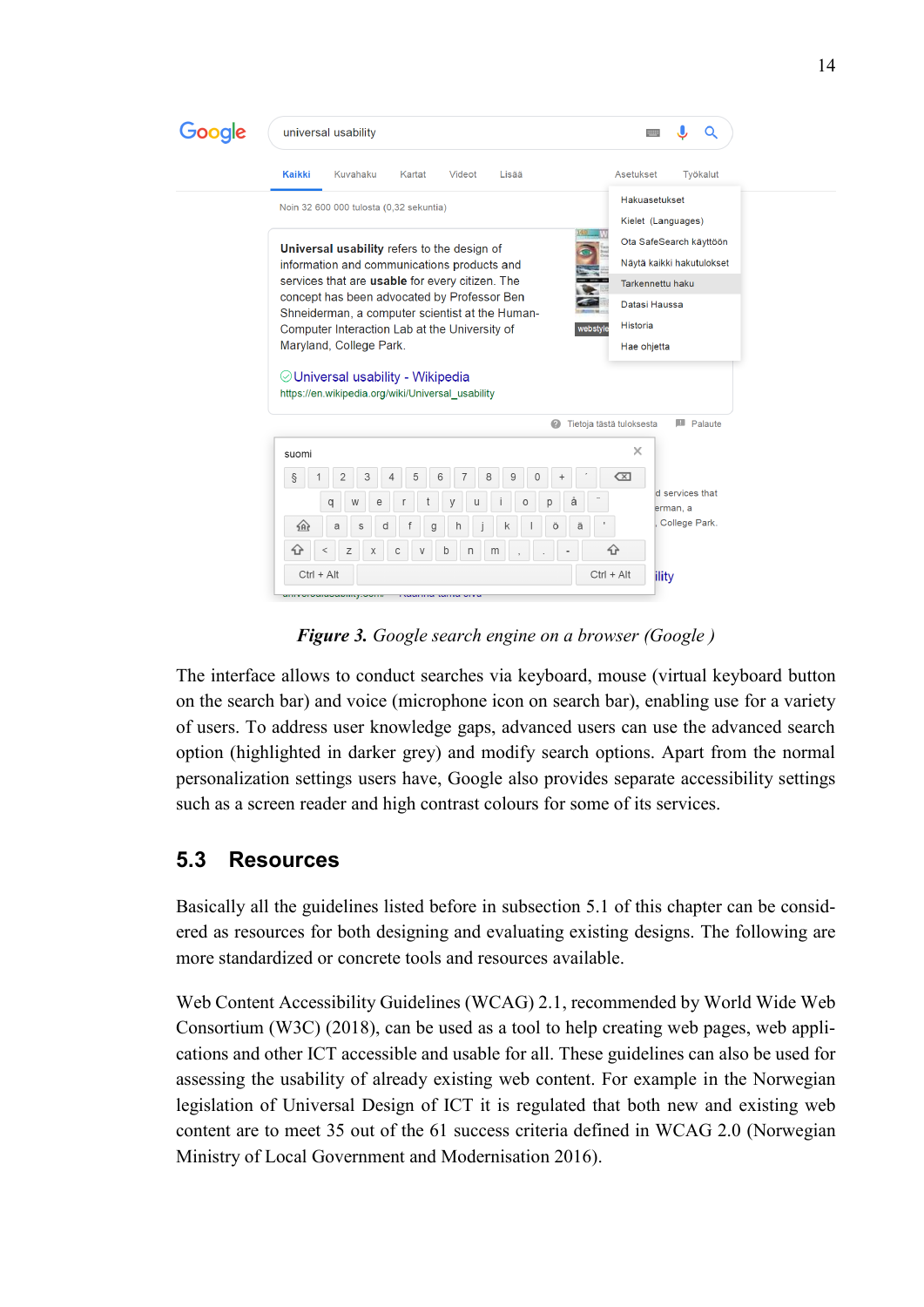The Accessible Platform Architectures group working under W3C has a working draft online on Media Accessibility User Requirements, which presents accessibility requirements along with some alternative technologies as solutions to meet the needs for users with disabilities in relation to audio and video. The draft is to become an updated version of the previous publication in 2015. (W3C 2019)

Another recommendation, Accessible Rich Internet Applications (ARIA) 1.0, that defines accessible interface elements that can be used with assistive technologies in order to improve accessibility and interoperability of applications and web content was published in 2014. The recommendation was put together by the ARIA working group under W3C and it has since been updated to ARIA 1.1 in 2017. (W3C 2017)

The guidelines above are products of W3C's Web Accessibility Initiative (WAI) that aims to produce international standard level guidelines in a consensus-based process involving stakeholders in the Web accessibility such as disability organizations, industry, government and accessibility research organizations. Guidelines and evaluation tools produced by WAI offer a large bank of resources for designers. (W3C)

The Department of Health and Human Services (HHS) in the United States has put together multiple accessibility standards and usability guidelines with the intention to provide the best practices for web design and digital communication issues.

Chen et al. (2016) note in their findings that for recruiting participants for UD testing, it is important to acquire and maintain good relationships with non-governmental organizations and disability organisations and to show the potential participants the benefits from the testing.

Even the most unique interfaces and designs share commonalities and features. A massive amount of digital services already exists online and they can and probably should be considered as a (sometimes free) resource. Nielsen (2012) mentions testing your competitor's designs as a way to collect cheap data on a variety of alternative interfaces that share similar features with your own.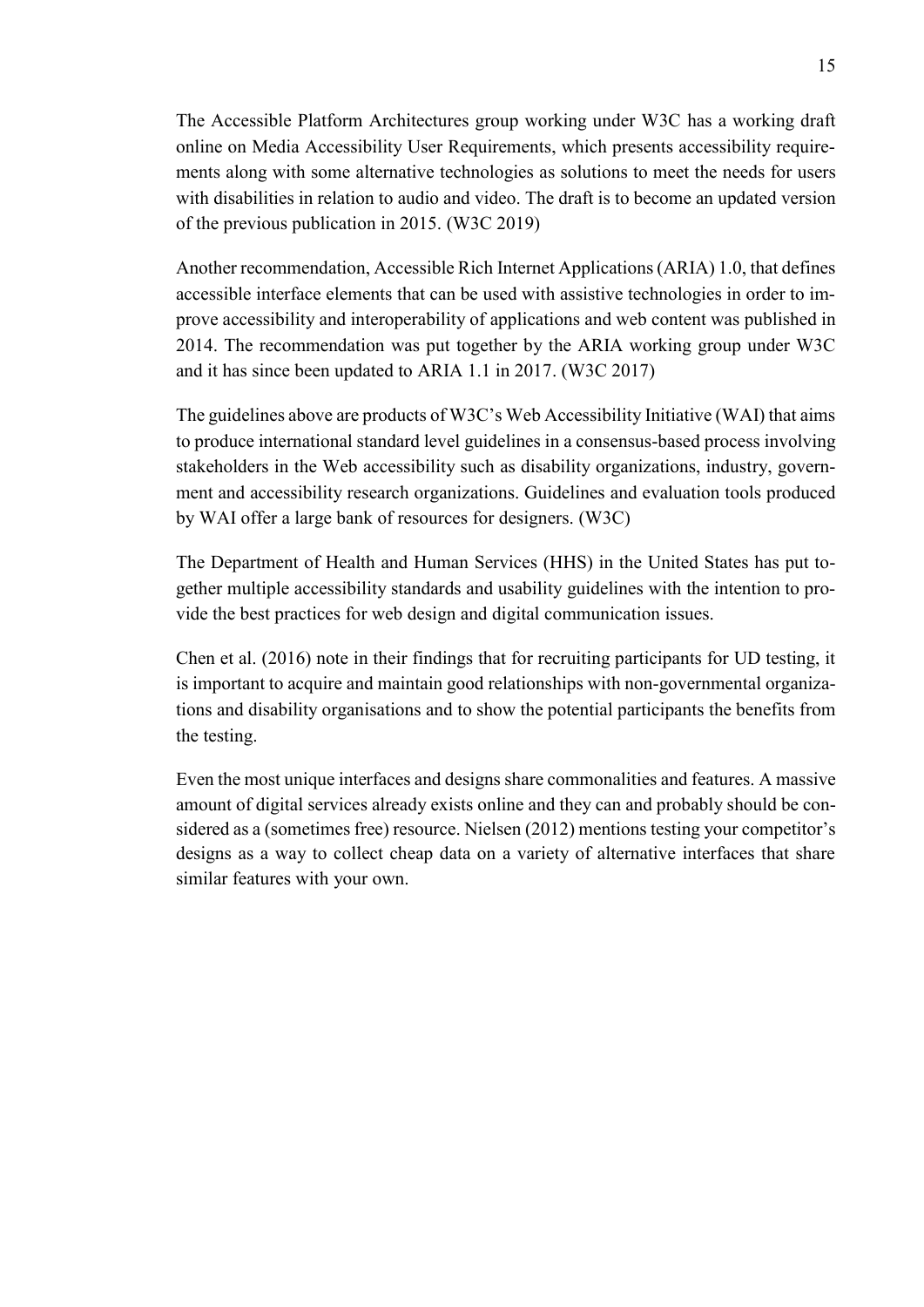# <span id="page-21-0"></span>**6. CONCLUSIONS**

#### <span id="page-21-1"></span>**6.1 Results**

In the public sector a partially social pressure for equality and non-discrimination pushes governments and organizations to form laws and regulations that drive the service industry towards more universally usable and accessible solutions. Outside of the public sector the shift towards UD is much slower. Some challenges regarding UD are user diversity, user knowledge gaps, technological complexity and usability testing.

Multiple studies highlight that benefits of practicing UD aren't generally perceived to outweigh the costs of investment. Companies should not think of UD as a separate investment or goal. If UD is integrated to be a part of the whole design process from the very beginning the costs can be quite minimal. Implementing UD at a later stage of design or to an already existing design can be hard or even impossible, and most definitely more expensive.

There are benefits to practicing UD. Other studies claim that companies will possibly miss out on additional revenue if UD aspects are ignored. Elderly people are a growing consumer force and addressing a larger variety of user characteristics allows for reaching more users in general. Implementing UD solutions generally improves usability for nondisabled people as well resulting in improved user experience. Practicing UD can also improve the image of the providing company in the eyes of customers.

For usability in general, but especially in UD, it is imperative to understand the user needs. User involvement during all stages is useful for evaluating the design and usercentered design can be a useful approach in UD. Whether involving actual users or not, evaluating the design throughout the whole process is important to ensure the usability and accessibility of the end product.

Outside of user testing and input, designers should use available guidelines and standards for testing the design during the design process. The more guidelines and standards the design is tested against the better, but given the vast amount of guidelines available it would be impractical and probably even impossible to use them all. There appears to be no single set of widely recognized guidelines that has been or could be accepted as a general standard suitable for testing accessibility and usability.

The lack of such guidelines is probably at least partially due to the lack of consensus on the definitions and terminology considering UD. Different schools of design publishing books and guidelines of the same area under varying terminology makes it hard to construct something that would be adopted by all. Having the information spread out makes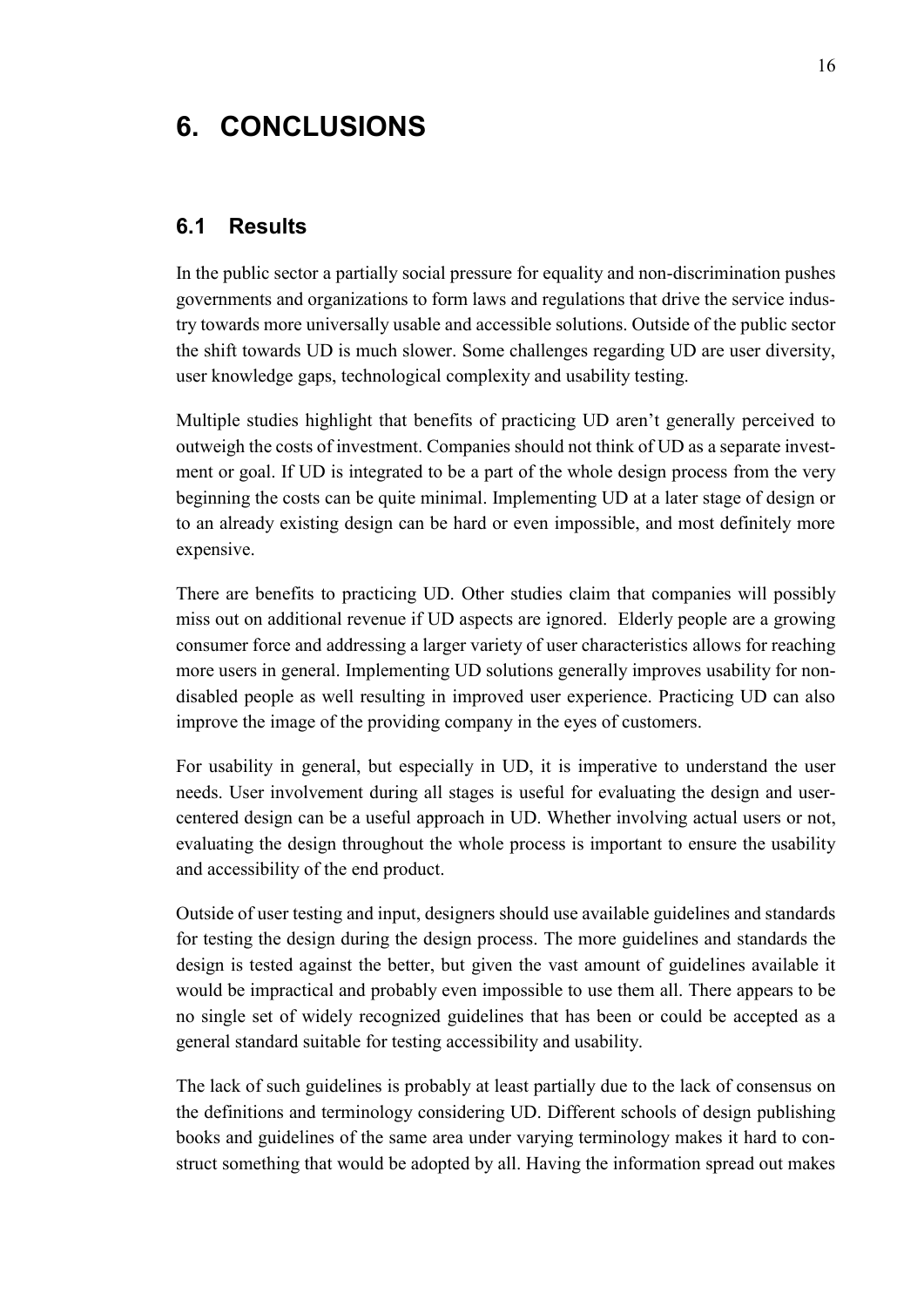it also harder for designers to gather which might be hindering the adaptation of UD in general.

Just as there are no definitive guidelines, there are no concrete universal designs. No single design is actually usable by everyone and in practice the designs are usually designed keeping specified target groups in mind. Benefits of UD solutions often extend to multiple user groups and for example in using general UD principles, the needs for elderly people are sometimes met without much specialization.

Key elements for designs are flexibility and adaptability to cover the wide variety of user characteristics and different levels of knowledge. The aim should be to make the design usable for as many as possible by including interface features that accommodate special user groups.

# <span id="page-22-0"></span>**6.2 Assessment of results**

The study answers the research questions quite well. As it turned out, the study didn't yield so many concrete *solutions* but more guidelines, directives and standards to be used to aid the designing process. Some technical and technological solutions were included as well. The more cited results were generally a bit older and concerned usability, but were still often referred to in newer research.

Research specifically about digital service design and UD linked together is rather scarce and some of the results are derived from ICT solutions regarding UD or UD guidelines in general for usability of services and products. Some of the results implied that the UD practices and solutions be applied to the interface design rather than the design as whole thereby resulting in some confusion regarding the process.

In general the results presented in this study should be applicable and of use for designers and further research.

# <span id="page-22-1"></span>**6.3 Further research possibilities**

If practicing UD is to become more common among designers, there is definitely a need for research about the concrete results of applying UD principles in digital service design from both usability and business points of view. Such research could help justify the shift towards UD in private sectors.

Collective research on UD solutions in ICT is still rather theoretical and more practical examples are lacking. Relatively new and developing technologies such as virtual reality, augmented reality, multimodal communication and others could provide ground for research in future UD applications.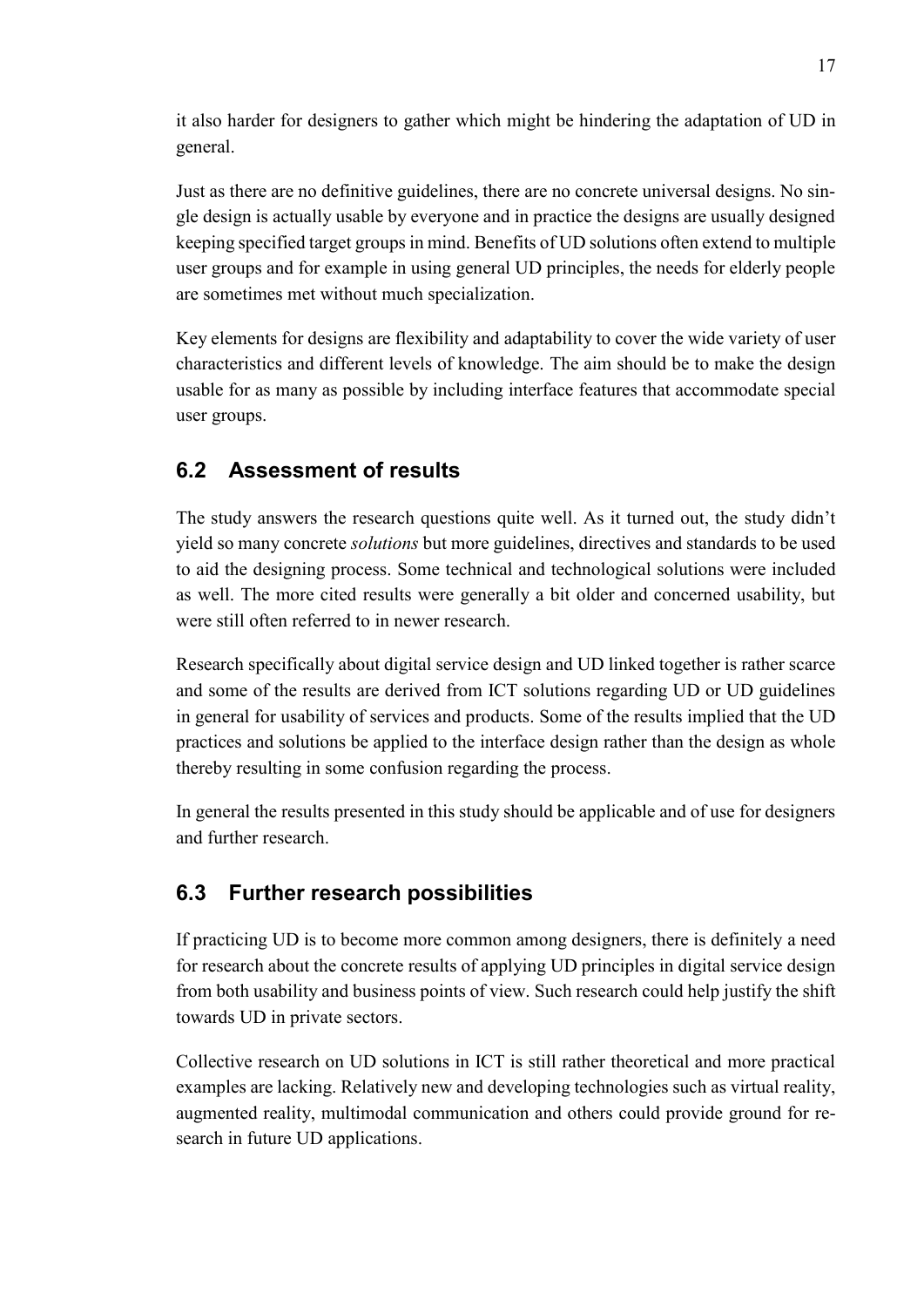### **LÄHTEET**

- Alamäki, A. & Dirin, A. 2015, "Digital Service Design for Service-Oriented Business Models", *Interdisciplinary Studies Journal,* vol. 4, no. 1.
- Björk, E. 2009, "Many become losers when the Universal Design perspective is neglected: Exploring the true cost of ignoring Universal Design principles", *Technology and Disability,* vol. 21, no. 4, pp. 117-125.
- Bradley, M., Langdon, P. & Clarkson, P.J. 2015, "Assessing the Inclusivity of Digital Interfaces - A Proposed Method", *Universal Access in Human-Computer Interaction. Access to Today's Technologies*, eds. M. Antona & C. Stephanidis, Springer International Publishing, Cham, pp. 25.
- Chen, W., Kessel, S., Sanderson, N.C. & Tatara, N. 2016, "Testing Universal Design of a Public Media Website with Diverse Users", IOS Press.
- Clarkson, J., Coleman, R., Hosking, I. & Waller, S. 2007, *Inclusive Design Toolkit,* Engineering Design Centre, Department of Engineering, University of Cambridge, Cambridge.
- Connell, B.R., Jones, M., Mace, R., Mueller, J., Mullick, A., Ostroff, E., Sanford, J., Steinfeld, E., Story, M. & Vanderheiden, G. 1997*, The Principles of Universal Design*. Available: [https://projects.ncsu.edu/ncsu/design/cud/about\\_ud/udprinciplest](https://projects.ncsu.edu/ncsu/design/cud/about_ud/udprinciplestext.htm)[ext.htm](https://projects.ncsu.edu/ncsu/design/cud/about_ud/udprinciplestext.htm) [2018, 03.02.].
- de Castro Lozano, C., Salcines, E.G., Sainz, d.A., Burón Fernández, F.J., Ramírez, J.M., Recellado, J.G.Z., Montoya, R.S., Bell, J. & Marin, F.A. 2011, "Usable Interface Design for Everyone", *Human-Computer Interaction*, eds. F.V. Cipolla Ficarra, C. de Castro Lozano, E. Nicol, A. Kratky & M. Cipolla-Ficarra, Springer Berlin Heidelberg, Berlin, Heidelberg, Tourism and Cultural Heritage, pp. 157.
- Eurostat 2015*, Population by type of disability, sex, age and marital status*. Available: [http://appsso.eurostat.ec.europa.eu/nui/show.do?da](http://appsso.eurostat.ec.europa.eu/nui/show.do?dataset=hlth_dp060&lang=en)[taset=hlth\\_dp060&lang=en](http://appsso.eurostat.ec.europa.eu/nui/show.do?dataset=hlth_dp060&lang=en) [2019, 05.03.].
- Ferri, D. & Favalli, S. 2018, "Web Accessibility for People with Disabilities in the European Union: Paving the Road to Social Inclusion", *Societies,* vol. 8, no. 2, pp. n/a.
- Fink, A. 2014, *Conducting Research Literature Reviews: from the Internet to Paper,* 4th edn, SAGE Publications, Thousand Oaks, California.
- Fletcher, V., Bonome-Sims, G., Knecht, B., Ostroff, E., Otitigbe, J., Parente, M. & Safdie, J. 2015, *The challenge of inclusive design in the US context*.
- Fuglerud, K.S. 2009, "ICT Services for Every Citizen: The Challenge of Gaps in User Knowledge" in Springer Berlin Heidelberg, Berlin, Heidelberg, pp. 38-47.
- Gauld, R., Gray, A. & McComb, S. 2009, *How responsive is E-Government? Evidence from Australia and New Zealand*.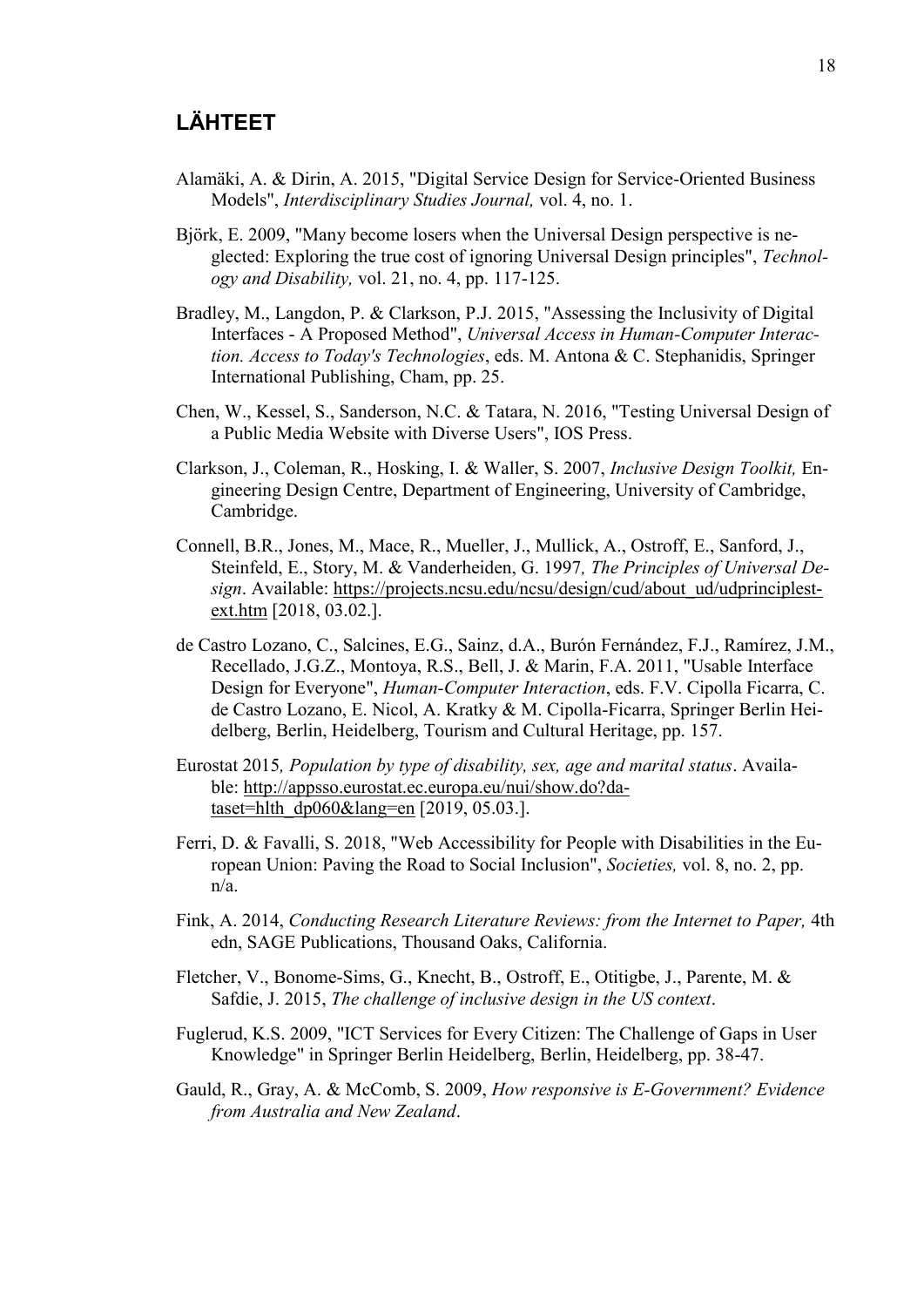- Google*, Google web seach: universal usability*. Available: [https://www.google.com/search?ei=U-6fXN3NJqiSmwXi0pawDA&q=univer](https://www.google.com/search?ei=U-6fXN3NJqiSmwXi0pawDA&q=universal+usability&oq=universal+usability&gs_l=psy-ab.3..0i71l3.0.0..40600...0.0..0.0.0.......0......gws-wiz.3ZdGBGk8l60)[sal+usability&oq=universal+usability&gs\\_l=psy](https://www.google.com/search?ei=U-6fXN3NJqiSmwXi0pawDA&q=universal+usability&oq=universal+usability&gs_l=psy-ab.3..0i71l3.0.0..40600...0.0..0.0.0.......0......gws-wiz.3ZdGBGk8l60)[ab.3..0i71l3.0.0..40600...0.0..0.0.0.......0......gws-wiz.3ZdGBGk8l60](https://www.google.com/search?ei=U-6fXN3NJqiSmwXi0pawDA&q=universal+usability&oq=universal+usability&gs_l=psy-ab.3..0i71l3.0.0..40600...0.0..0.0.0.......0......gws-wiz.3ZdGBGk8l60) [2019, 30.03.].
- HHS*, HHS Web Standards and Usability Guidelines*. Available: [https://webstand](https://webstandards.hhs.gov/)[ards.hhs.gov/](https://webstandards.hhs.gov/) [2019, 30.03.].
- Hofemann, S., Raatikainen, M., Myllärniemi, V. & Norja, T. 2014, "Experiences in Applying Service Design to Digital Services", *Product-Focused Software Process Improvement*, eds. A. Jedlitschka, P. Kuvaja, M. Kuhrmann, T. Männistö, J. Münch & M. Raatikainen, Springer International Publishing, Cham, pp. 134.
- International Organization for Standardization 2010, *Ergonomics of human-system interaction - Part 210: Human-centred design for interactive systems (ISO 9241- 210:2010),* International Organization for Standardization.
- Kurniawan, S. 2009, "Age-Related Differences in the Interface Design Process" in *Universal Accessibility Handbook*, ed. C. Stephanidis, Chapman and Hall/CRC.
- Meiselwitz, G., Wentz, B. & Lazar, J. 2010, *Universal Usability: Past, Present, and Future*.
- National Disability Authority 2014*, What is Universal Design - Definition and Overview*. Available: [http://universaldesign.ie/What-is-Universal-Design/Definition](http://universaldesign.ie/What-is-Universal-Design/Definition-and-Overview/)[and-Overview/](http://universaldesign.ie/What-is-Universal-Design/Definition-and-Overview/) [2019, 08.03.].
- Nielsen, J. 2012*, Usability 101: Introduction to Usability*. Available: [https://www.nngroup.com/articles/usability-101-introduction-to-usabil](https://www.nngroup.com/articles/usability-101-introduction-to-usability/)[ity/](https://www.nngroup.com/articles/usability-101-introduction-to-usability/) [2018, 02.02.].
- Nielsen, J. 1994, *Usability Engineering : Usability Engineering,* Elsevier Science & Technology, San Francisco.
- Norwegian Ministry of Local Government and Modernisation 2016, *Digital agenda for Norway in brief*.
- Persson, H., Åhman, H., Yngling, A.A. & Gulliksen, J. 2015, "Universal design, inclusive design, accessible design, design for all: different concepts—one goal? On the concept of accessibility—historical, methodological and philosophical aspects", *Universal Access in the Information Society,* vol. 14, no. 4, pp. 505-526.
- Persson, H., Ohlsson, K., Petersén, S. & Jonsäll, A. 2009, "Unexploited Resources in Interaction Design for Universal Access: People with Impairments as a Resource for Interaction Designers".
- Petrie, H. 2016, *Universal Design 2016: Learning From the Past, Designing for the Future : Proceedings of the 3rd International Conference on Universal Design (UD 2016), York, United Kingdom, August 21 – 24, 2016,* IOS Press, Amsterdam, Netherlands.
- Petrie, H. & Bevan, N. 2009, "The Evaluation of Accessibility, Usability, and User Experience" in *The Universal Access Handbook*, ed. C. Stephanidis, Chapman and Hall/CRC.